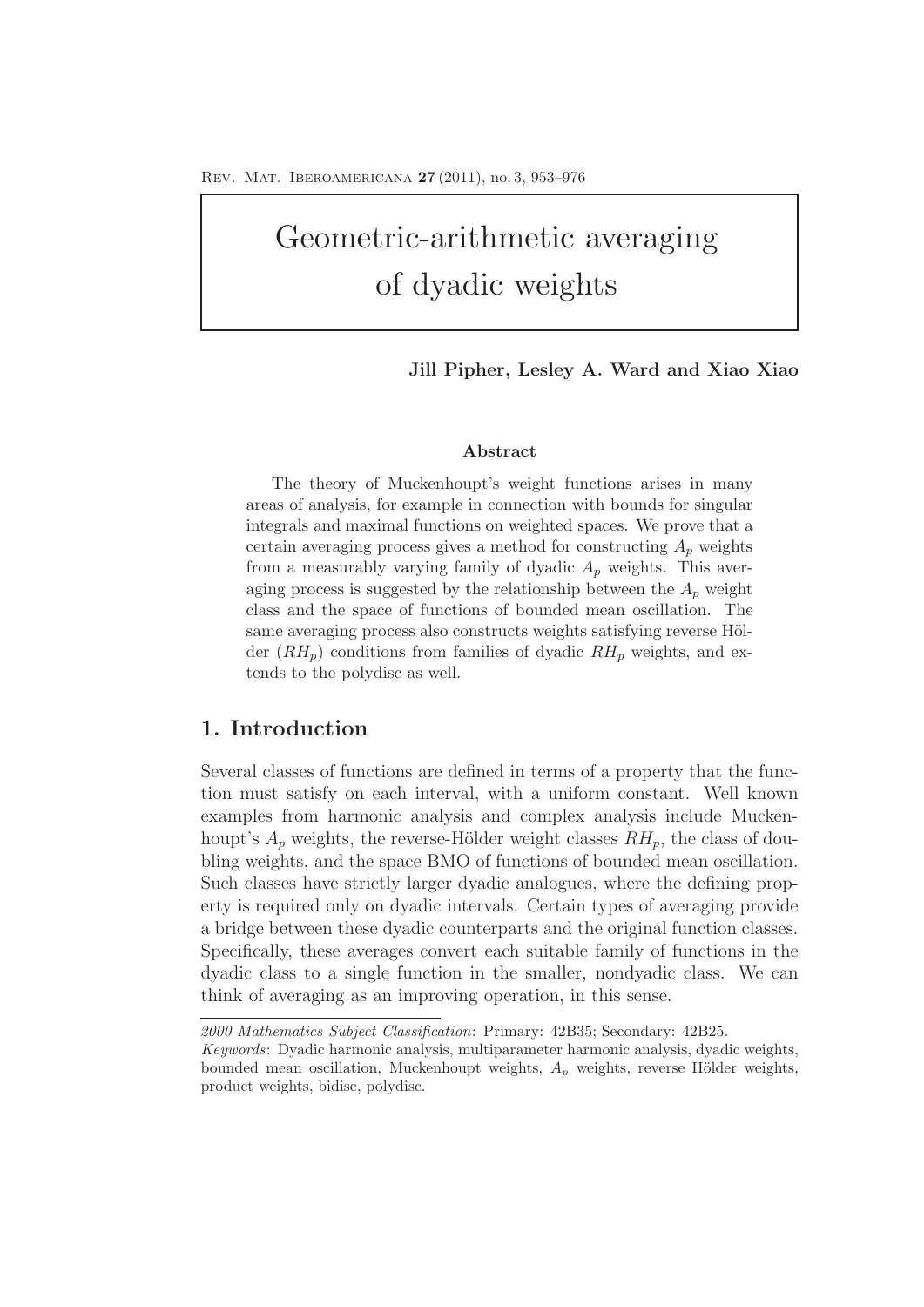An easily stated example is the following. If all translates of a function f defined on the unit circle  $\mathbb{T} = [0, 1]$  are in dyadic BMO, or equivalently if f is in dyadic BMO on every translated grid of dyadic intervals on the circle, then the function  $f$  itself is in true BMO. This result is a special case of a theorem in [5], applied to the identity

$$
f(x) = \int_0^1 \tau_t f(x+t) dt,
$$

where for  $t \in \mathbb{R}$  the translation operator  $\tau_t$  is defined by  $\tau_t f(\cdot) := f(\cdot - t)$ , and  $x + t$  is to be interpreted as  $x + t \mod 1$ .

Now, what if a function f on T can be written as the *translation-average*

$$
f(x) := \int_0^1 f^t(x+t) dt
$$

of dyadic BMO functions  $\{f^t\}_{t\in[0,1]}$  that are *not* identical translates of each other? If they satisfy the hypotheses of  $[5]$ , then still  $f$  is in true BMO. However, the analogous statements can fail for  $A_p$  weights, for  $RH_p$  weights, and for doubling weights [16].

In this paper we show that a different type of averaging works for both  $A_p$ and RH<sup>p</sup> (Theorems 1 and 2). This is the *geometric-arithmetic average* defined by

$$
\Omega(x) := \exp\Big\{\int_0^1 \log \omega^t(x+t) dt\Big\},\
$$

where  $\{\omega^t\}_{t\in[0,1]}$  is a suitable family of weights in  $A_p^d$  or  $RH_p^d$ .

We also observe that translation-averaging does work for  $A_p$  and also for  $RH_p$ , under the additional assumption that the functions  $\omega^t$  are doubling weights, not just dyadic doubling weights (Theorem 3). Equivalently, the translation-average of  $A_p$  weights is an  $A_p$  weight, and similarly for  $RH_p$ .

All these results generalize to the polydisc (Theorems 4 and 5).

The paper is organized as follows. In Section 2, we state our geometricarithmetic averaging results on the circle. In Section 3, we collect the definitions and background results used in the paper. Also, Lemma 1 in that section gives a unified characterization of weights in  $A_p$  for  $1 \leq p \leq \infty$ ,  $RH_p$  for  $1 < p \leq \infty$ , and their dyadic counterparts, in terms of conditions on the oscillation of their logarithms. We take some care throughout in tracing the dependence of the various constants, although some of our bounds on the constants may not be sharp. In Section 4, we prove geometric-arithmetic averaging for  $A_p^d$  and  $RH_p^d$  weights (Theorems 1 and 2). In Section 5, we prove translation-averaging for  $A_n^d$  and  $RH_n^d$  weights that are doubling (Theorem 3). In Section 6, we generalize our results to the polydisc (Theorems 4 and 5).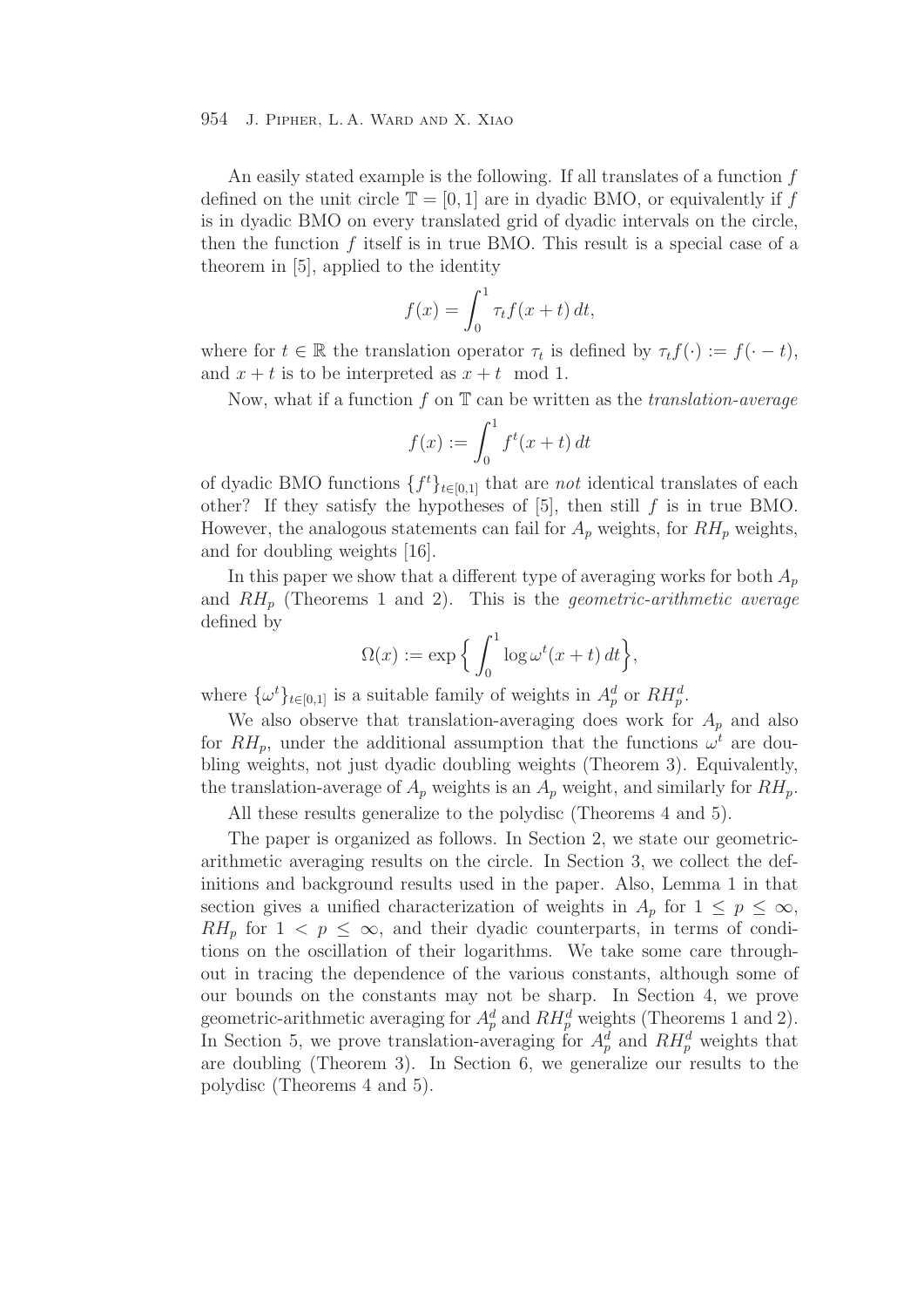## **2. The geometric-arithmetic average on the circle**

In [16], examples are constructed to show that, for  $\{\omega^t\}_{t\in[0,1]}$  a measurably varying family of dyadic  $A_p^d$  weights (for arbitrary p with  $1 \leq p \leq \infty$ ) or dyadic  $RH_p^d$  weights (for arbitrary p with  $1 < p < \infty$ ) on the circle  $\mathbb{T} = [0, 1]$ , with uniformly bounded dyadic  $A_p^d$  or  $RH_p^d$  constants, the *translation-average*  $\omega(x) := \int_0^1 \omega^t(x+t) dt$  is not necessarily a doubling weight. Therefore  $\omega$  need not be in true  $A_p$ , nor in true  $RH_p$ .

The main result of the current paper is that, by contrast, the *geometricarithmetic average*  $\Omega(x) := \exp\left\{ \int_0^1 \log \omega^t(x+t) dt \right\}$  always turns a measurably varying family of suitably normalized dyadic  $A_p^d$  weights into an  $A_p$ weight (for arbitrary p with  $1 \leq p \leq \infty$ ), and a measurably varying family of suitably normalized dyadic  $RH_p^d$  weights into an  $RH_p$  weight (for arbitrary p with  $1 < p \leq \infty$ ).

**Theorem 1.** *Fix* p *with*  $1 \leq p \leq \infty$ *. Let*  $\{\omega^t\}_{t \in [0,1]}$  *be a family of dyadic*  $A_p$ *weights on the circle*  $\mathbb{T}, \omega^t \in A_p^d(\mathbb{T})$ *, such that* 

- (*i*) *the mapping*  $t \mapsto \omega^t$  *is measurable,*
- (*ii*) an appropriate average of the logarithms of the weights  $\omega^t$  is finite:

$$
\int_0^1 \int_0^1 \left| \log \omega^t(x) \right| dx \, dt < \infty,
$$

*and*

(*iii*) the  $A_p^d$  constants  $A_p^d(\omega^t)$  are uniformly bounded, independent of  $t \in [0, 1]$ . *Then the geometric-arithmetic average*

$$
\Omega(x) = \exp\left\{ \int_0^1 \log \omega^t(x+t) dt \right\}
$$

*of the dyadic weights*  $\omega^t$  *belongs to*  $A_p$  *on*  $\mathbb{T}$ *. Moreover, the*  $A_p$  *constant* of  $\Omega$ *depends only on p and on the bound on the*  $A_p^d$  *constants of the*  $\omega^t$ *.* 

**Remark.** A simple heuristic motivation for this result is as follows. The weights  $\omega^t$  belong to  $A_n^d$ , so their logarithms  $\log \omega^t$  are in BMO<sub>d</sub>. Therefore, as shown in [5] (and later [13] for the one- and two-parameter settings and [15] for the general multiparameter setting), the translation-average log  $\Omega$  of the functions log  $\omega^t$  is in BMO, and so by the John–Nirenberg Theorem [8] sufficiently small powers  $\Omega^{\delta}$  of  $\Omega$  are in  $A_p$ . It remains to show that  $\Omega$  itself is in  $A_p$ .

Hypothesis  $(ii)$  of the theorem is merely a normalization condition: the fact that each  $\omega^t(x)$  belongs to  $A_p^d$  already implies that  $\log \omega^t(x)$  belongs to  $L^1(dx)$ .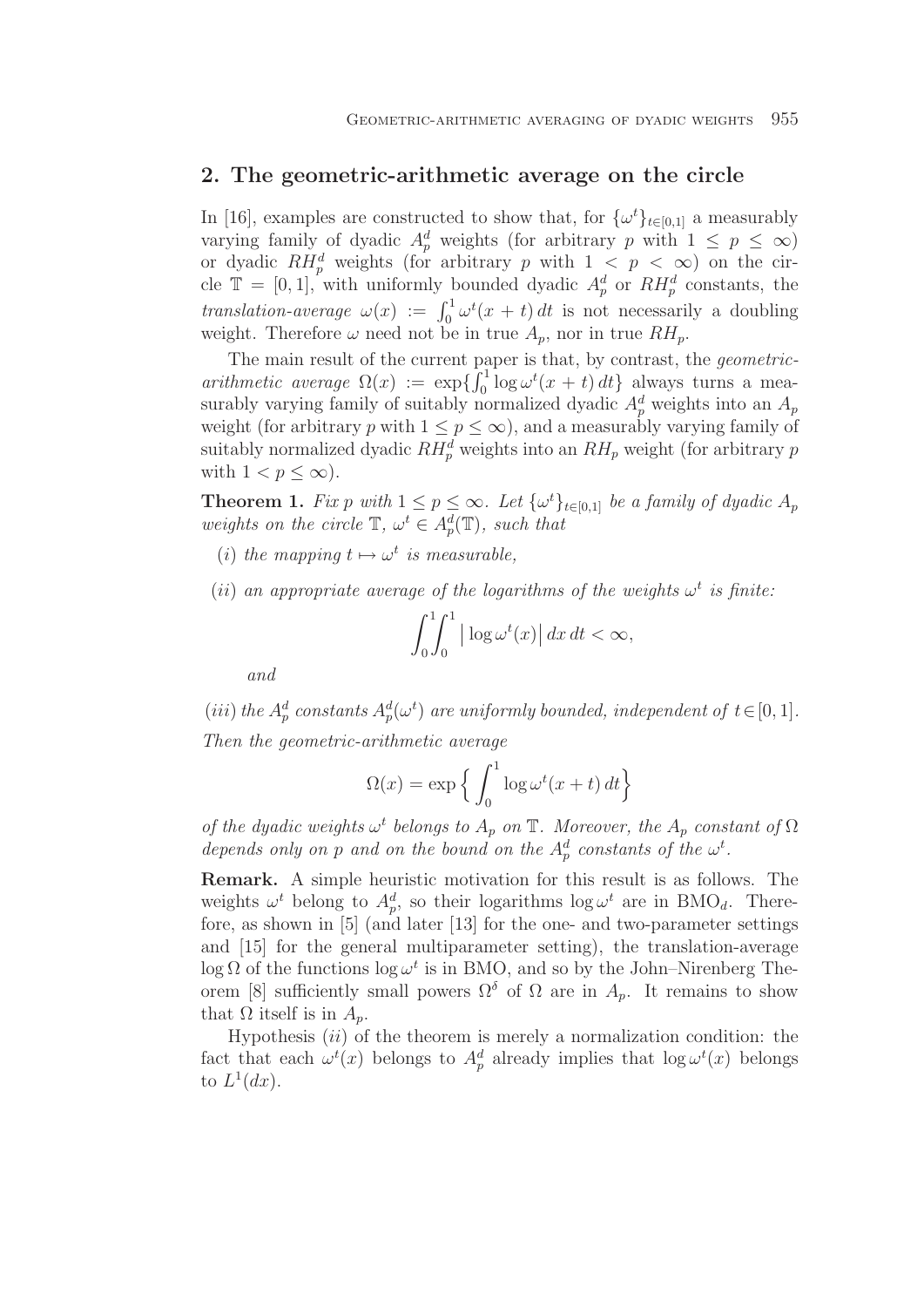The analogous result to Theorem 1 holds for reverse-Hölder weights.

**Theorem 2.** *Fix* p with  $1 < p \leq \infty$ . Let  $\{\omega^t\}_{t \in [0,1]}$  be a family of dyadic RH<sub>p</sub> *weights on the circle*  $\mathbb{T}$ *,*  $\omega^t \in RH_p^d(\mathbb{T})$ *, such that hypotheses* (*i*) *and* (*ii*) *of* Theorem 1 *hold, and*

(*iii'*) the  $RH_p^d$  constants  $RH_p^d(\omega^t)$  are uniformly bounded, independent of  $t \in [0, 1].$ 

*Then the geometric-arithmetic average*  $\Omega(x) = \exp\{\int_0^1 \log \omega^t(x+t) dt\}$  *of the dyadic weights*  $\omega^t$  *lies in*  $RH_p$  *on*  $\mathbb{T}$ *. The*  $RH_p$  *constant* of  $\Omega$  *depends* only on p and on the bound on the  $RH_p^d$  constants of the  $\omega^t$ .

These results also hold on  $\mathbb{T}^k$ , with constants that depend on the dimension k. In addition, they hold in the setting of the polydisc; see Section 6.

**Remark.** It is not necessary for the integral in t to be taken over the whole interval  $[0, 1]$ . The proofs below go through without change when the integral is taken over an arbitrary subset  $E \subset [0, 1]$  of positive measure.

# **3. Definitions and tools**

In this section we collect useful material about doubling weights, the weight classes  $A_n$  and  $RH_n$ , and their relationship to BMO. For fuller accounts of the theory of  $A_p$  and  $RH_p$  weights, see for example [3], [4], [6], and [2].

Let  $\mathbb T$  denote the unit circle, obtained by identifying the endpoints of the interval [0, 1]. In the definitions of our averages  $\Omega$  and  $\omega$ ,  $x + t$  is to be interpreted as  $x + t \mod 1$ .

Denote the collection of dyadic subintervals I of the circle  $\mathbb{T}$  by  $\mathcal{D}=\mathcal{D}[0, 1]$ :

$$
\mathcal{D} := \{ [0,1] \} \cup \left\{ I = \left[ \frac{j}{2^k}, \frac{j+1}{2^k} \right) \middle| k \in \mathbb{N}, j \in \{0,1,\ldots,2^k-1\} \right\}.
$$

Throughout the paper,  $Q$  denotes a general subinterval of  $T$ , while  $I, J, K$ and L denote dyadic subintervals of T.

The functions we consider are real-valued.

We use the symbol  $|E|$  to denote the Lebesgue measure of a set E, the symbol  $f_{E}$  to denote  $\frac{1}{|E|}$  $\int_E$ , and the symbol  $f_E$  for the average value  $\int_E f$  of a function f on a set E. The notation  $E \subset F$  includes the possibility  $E = F$ .

**Definition 1.** Let  $\omega(x)$  be a nonnegative locally integrable function on the circle  $\mathbb T$ . We say  $\omega$  is a *doubling weight* with *doubling constant* C if for all intervals  $\mathcal{O} \subset \mathbb{T}$ 

$$
\int_{\widetilde{Q}} \omega(x) dx \le C \int_{Q} \omega(x) dx,
$$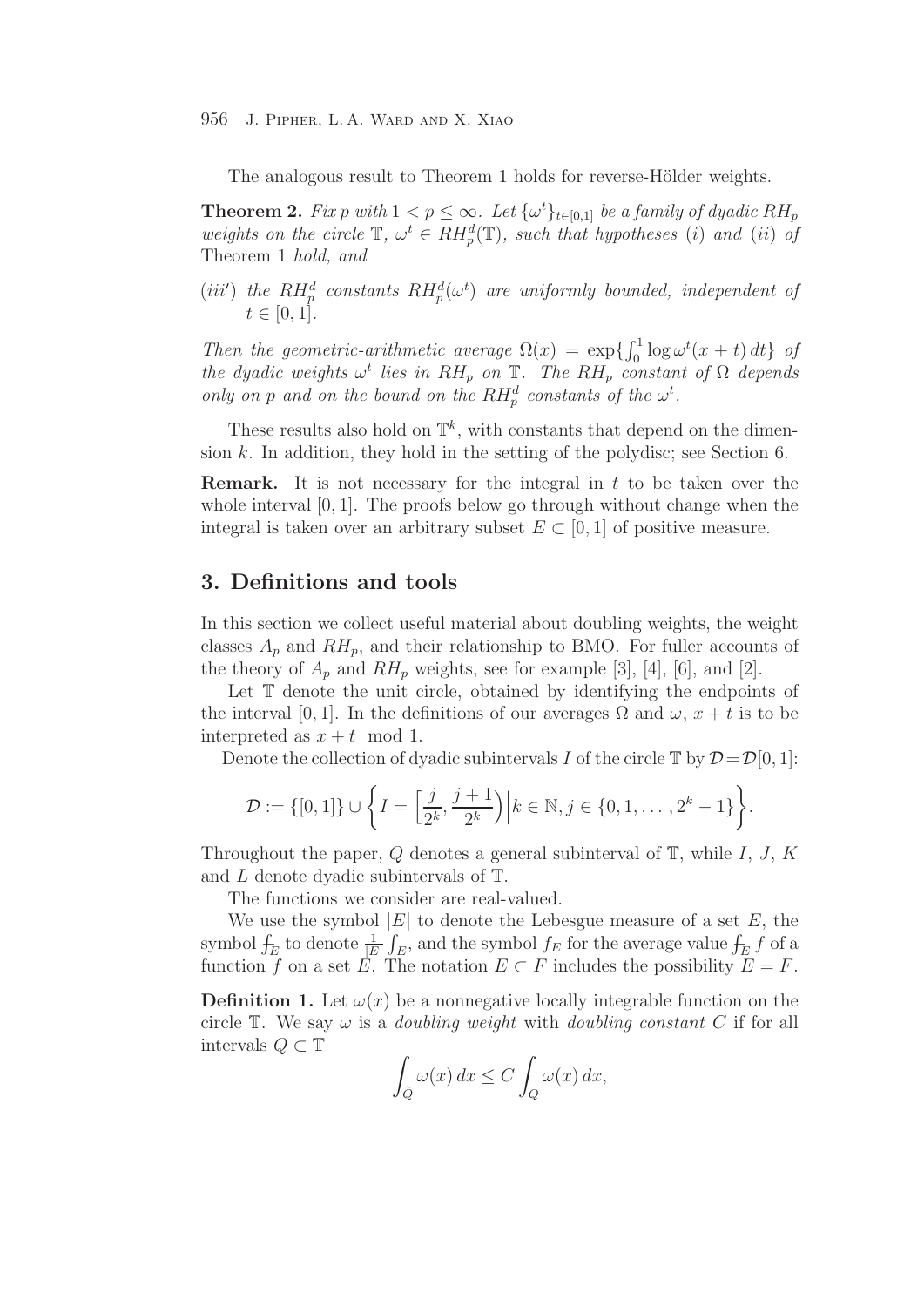where  $Q$  is the *double* of  $Q$ ; that is,  $Q$  is the interval with the same midpoint as Q and twice the length of Q. We say  $\omega$  is a *dyadic doubling weight* with *dyadic doubling constant* C if the analogous inequality holds for all dyadic intervals  $I \subset \mathbb{T}$ , where  $\widetilde{I}$  is the *dyadic double* of *I*: that is,  $\widetilde{I}$  is unique dyadic interval of length  $|\tilde{I}| = 2|I|$  that contains I.

The  $A_p$  weights were identified by Muckenhoupt [12] as the weights  $\omega$ for which the Hardy–Littlewood maximal function is bounded from  $L^p(d\mu)$ to itself, where  $d\mu = \omega(x) dx$ . Here we give the definitions of the classes  $A_p$ and  $RH_p$  on the circle  $\mathbb{T}$ ; the analogous definitions hold on  $\mathbb{R}$  and on (oneparameter)  $\mathbb{R}^k$ . We delay the corresponding definitions for the polydisc setting until Section 6.

**Definition 2.** Let  $\omega(x)$  be a nonnegative locally integrable function on the circle T. For real p with  $1 < p < \infty$ , we say  $\omega$  is an  $A_p$  weight, written  $\omega \in A_p$ , if

$$
A_p(\omega) := \sup_Q \left( \int_Q \omega \right) \left( \int_Q \left( \frac{1}{\omega} \right)^{1/(p-1)} \right)^{p-1} < \infty.
$$

For  $p = 1$ , we say  $\omega$  is an  $A_1$  *weight*, written  $\omega \in A_1$ , if

$$
A_1(\omega) := \sup_{Q} \left( \int_Q \omega \right) \left( \frac{1}{\operatorname{ess} \inf_{x \in Q} \omega(x)} \right) < \infty.
$$

For  $p = \infty$ , we say  $\omega$  is an A-infinity weight, written  $\omega \in A_{\infty}$ , if

$$
A_{\infty}(\omega) := \sup_{Q} \left( \frac{1}{f_Q} \omega \right) \exp \left( \frac{1}{f_Q} \log \left( \frac{1}{\omega} \right) \right) < \infty.
$$

Here the suprema are taken over all intervals  $Q \subset \mathbb{T}$ . The quantity  $A_p(\omega)$  is called the  $A_p$  *constant of*  $\omega$ .

The *dyadic*  $A_p$  *classes*  $A_p^d$  for  $1 \leq p \leq \infty$  are defined analogously, with the suprema  $A_p^d(\omega)$  being taken over only the dyadic intervals  $\tilde{I} \subset \mathbb{T}$ .

**Definition 3.** Let  $\omega(x)$  be a nonnegative locally integrable function on the circle T. For real p with  $1 < p < \infty$ , we say  $\omega$  is a *reverse-Hölder-p weight*, written  $\omega \in RH_p$  or  $\omega \in B_p$ , if

$$
RH_p(\omega) := \sup_Q \left(\frac{1}{\int_Q \omega^p}\right)^{1/p} \left(\frac{1}{\int_Q \omega}\right)^{-1} < \infty.
$$

For  $p = \infty$ , we say  $\omega$  is a *reverse-Hölder-infinity weight*, written  $\omega \in RH_{\infty}$ or  $\omega \in B_{\infty}$ , if

$$
RH_{\infty}(\omega) := \sup_{Q} \Big( \operatorname*{ess\;sup}_{x \in Q} \omega(x) \Big) \Big( \int_{Q} \omega \Big)^{-1} < \infty.
$$

Here the suprema are taken over all intervals  $Q \subset \mathbb{T}$ . The quantity  $RH_p(\omega)$ is called the  $RH_p$  *constant* of  $\omega$ .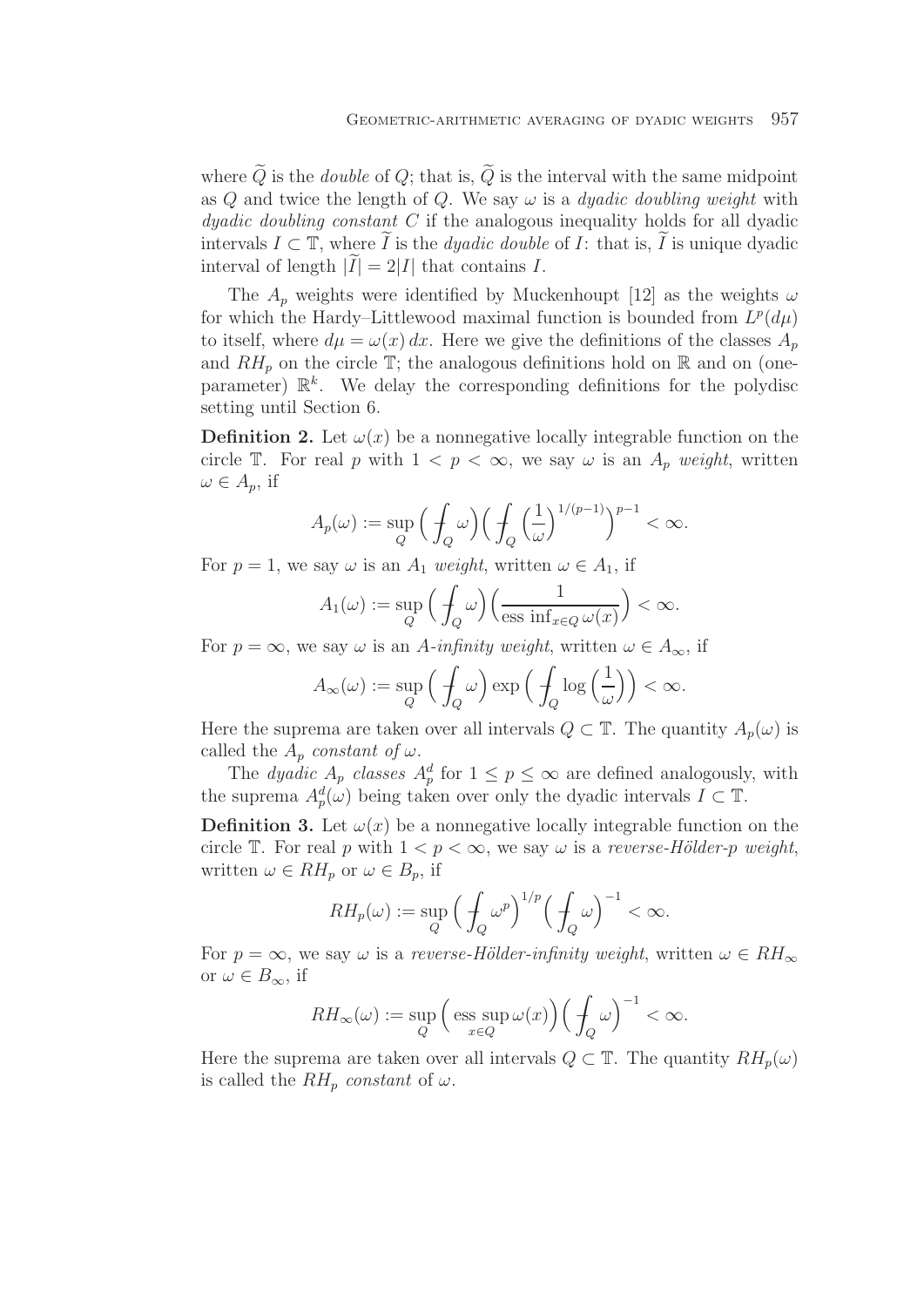For  $1 < p \leq \infty$ , we say  $\omega$  is a *dyadic reverse-Hölder-p weight*, written  $\omega \in RH_p^d$  or  $\omega \in B_p^d$ , if the analogous condition

$$
\sup_{I\in\mathcal{D}}\left(\frac{1}{f_I}\omega^p\right)^{1/p}\left(\frac{1}{f_I}\omega\right)^{-1} < \infty \quad \text{or} \quad \sup_{I\in\mathcal{D}}\left(\underset{x\in I}{\text{ess sup}}\,\omega(x)\right)\left(\frac{1}{f_I}\omega\right)^{-1} < \infty
$$

holds with the supremum being taken over only the dyadic intervals  $I \subset \mathbb{T}$ , and if in addition  $\omega$  is a dyadic doubling weight. We define the  $RH_p^d$  constant  $RH_p^d(\omega)$  of  $\omega$  to be the larger of this dyadic supremum and the dyadic doubling constant.

The  $A_p$  inequality (or the  $RH_p$  inequality) implies that the weight  $\omega$ is doubling, and the dyadic  $A_p$  inequality implies that  $\omega$  is dyadic doubling. However, the dyadic  $RH_p$  inequality does not imply that  $\omega$  is dyadic doubling, which is why the dyadic doubling assumption is needed in the definition of  $RH_p^d$ .

The  $A_p$  classes are nested and increasing with p, while the  $RH_p$  classes are nested and decreasing with p. Moreover,

$$
A_q(\omega) \le A_p(\omega), \qquad \text{for } 1 \le p < q \le \infty,
$$

and

$$
RH_p(\omega) \le RH_q(\omega), \qquad \text{for } 1 < p < q \le \infty.
$$

Also

$$
A_{\infty} = \bigcup_{p \ge 1} A_p = \bigcup_{q > 1} RH_q, \qquad A_1 \subsetneq \bigcap_{p > 1} A_p, \qquad RH_{\infty} \subsetneq \bigcap_{p > 1} RH_p.
$$

The dyadic versions of the assertions in this paragraph also hold.

The example  $w(x) = \lfloor \log(1/|x|) \rfloor^{-1}$  (for x near zero) cited in [9] shows that the inclusion of  $A_1$  in  $\bigcap_{p>1} A_p$  is proper.

The example  $\omega(x) = \max\{\log(1/|x|), 1\}$  given in [2] shows that  $RH_{\infty}$  is a proper subset of  $\cap_{p>1} RH_p$ .

However, as noted in [2], if a weight  $\omega$  is in  $A_p$  for each  $p > 1$  and if the constants  $A_p(\omega)$  are uniformly bounded, then  $\omega \in A_1$ ; and the corresponding statement holds for  $RH_p$  and  $RH_\infty$ .

As noted above, for a nonnegative locally integrable function  $\omega$ ,

$$
\omega \text{ is in } A_{\infty} \Longleftrightarrow \omega \text{ is in } A_p \text{ for some } p \in [1, \infty)
$$

$$
\Longleftrightarrow \omega \text{ is in } RH_q \text{ for some } q \in (1, \infty).
$$

In the first equivalence the  $A_{\infty}$  constant depends only on the  $A_p$  constant and on p, which in turn depend only on the  $A_{\infty}$  constant. Similarly, the  $A_{\infty}$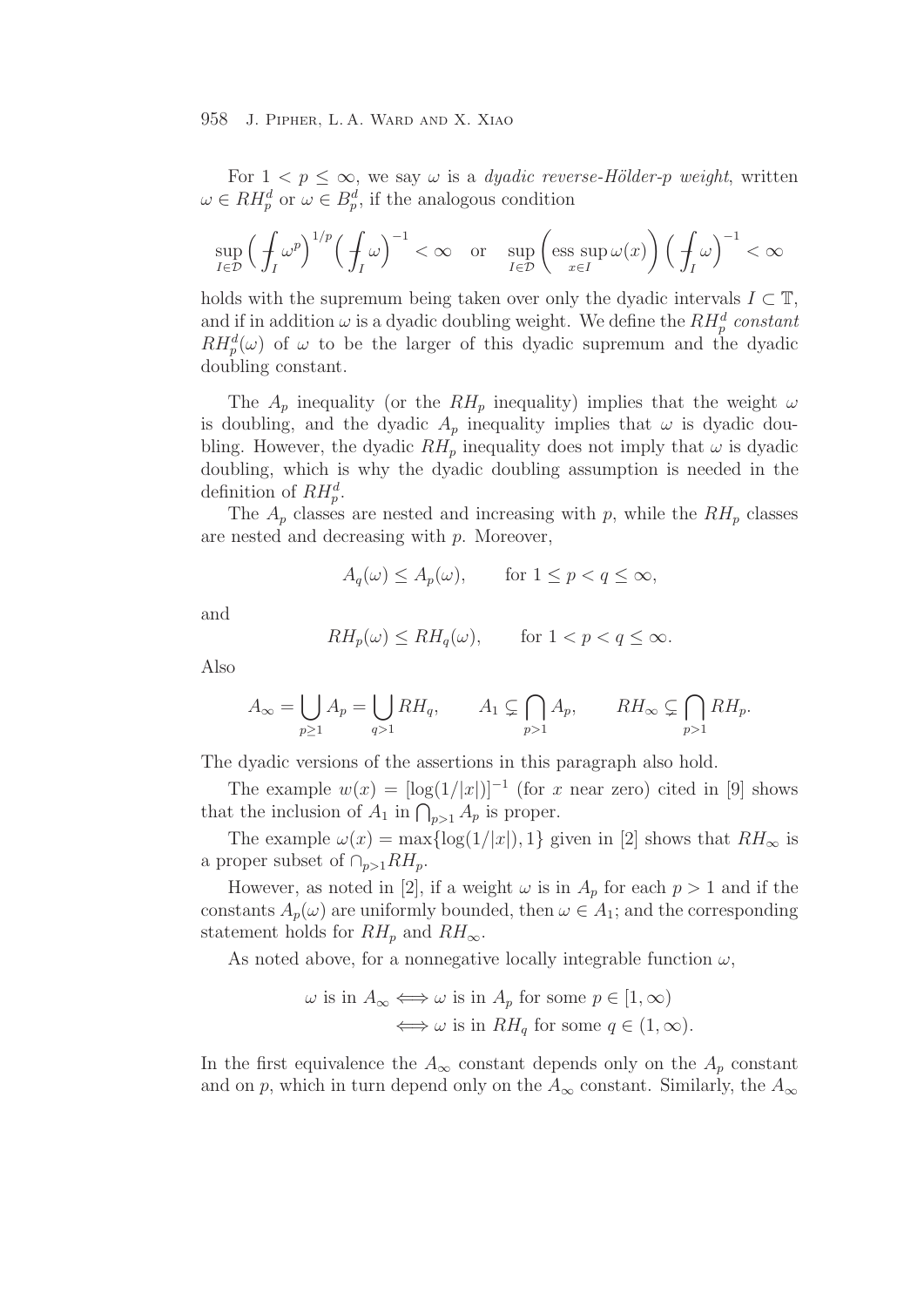constant depends only on the  $RH_q$  constant and on q, which depend only on the  $A_{\infty}$  constant. See for example [6, Theorem 9.3.3] where the constants in these and other characterizations of  $A_{\infty}$  are carefully analyzed. The analogous statements hold for the dyadic classes  $A^d_{\infty}$ ,  $A^d_p$ , and  $\tilde{R}H^d_p$ .

The classes of  $A_p$  and  $RH_p$  weights can be characterized by conditions on the oscillation of the logarithm of the weight, as follows.

**Lemma 1.** Let  $\omega$  be a nonnegative locally integrable function on  $\mathbb{T}$ . Let  $\varphi := \log \omega$ . Then the following five statements hold.

(a)  $\omega$  *is in*  $A_{\infty}$  *if and only if* 

(3.1) 
$$
\sup_{Q} \int_{Q} \exp\{\varphi(x) - \varphi_{Q}\} dx < \infty.
$$

(b) For  $1 < p < \infty$ ,  $\omega$  *is in*  $A_p$  *if and only if inequality* (3.1) *holds and also*

(3.2) 
$$
\sup_{Q} \int_{Q} \exp \left\{ \frac{- (\varphi(x) - \varphi_{Q})}{p - 1} \right\} dx < \infty.
$$

 $(c)$   $\omega$  *is in*  $A_1$  *if and only if inequality* (3.1) *holds and also* 

(3.3) 
$$
\sup_{Q} [\varphi_Q - \underset{x \in Q}{\text{ess inf }} \varphi(x)] < \infty.
$$

(d)  $\omega$  *is in*  $RH_{\infty}$  *if and only if* 

(3.4) 
$$
\sup_{Q} \left[ \operatorname{ess} \sup_{x \in Q} \varphi(x) - \varphi_Q \right] < \infty.
$$

(e) For  $1 < p < \infty$ ,  $\omega$  *is in* RH<sub>p</sub> *if and only if* 

(3.5) 
$$
\sup_{Q} \int_{Q} \exp\{p(\varphi(x) - \varphi_{Q})\} dx < \infty.
$$

*In each part, the value of*  $A_p(\omega)$  *or*  $RH_p(\omega)$  *depends on the value(s) of the supremum* (*suprema*) *in the characterization given and, when*  $1 < p < \infty$ *, also on* p*. Conversely, the value*(*s*) *of the supremum* (*suprema*) *depend on the value of*  $A_p(\omega)$  *or*  $RH_p(\omega)$  *and, when*  $1 < p < \infty$ *, also on* p.

*Taking the suprema in inequalities* (3.1)*–*(3.5) *over only dyadic intervals*  $I \subset \mathbb{T}$ *, the dyadic analogues of parts*  $(a)$ – $(e)$  *hold for the dyadic classes*  $A^d_\infty$ ,  $A^d_p$ ,  $A^d_1$ ,  $RH^d_\infty$ , and  $RH^d_p$ , except that in parts (d) and (e) one needs *in addition to inequality* (3.4) *or* (3.5) *the extra hypothesis that*  $\omega$  *is dyadic doubling. The dependence of the constants in the dyadic case is the same as in the continuous case.*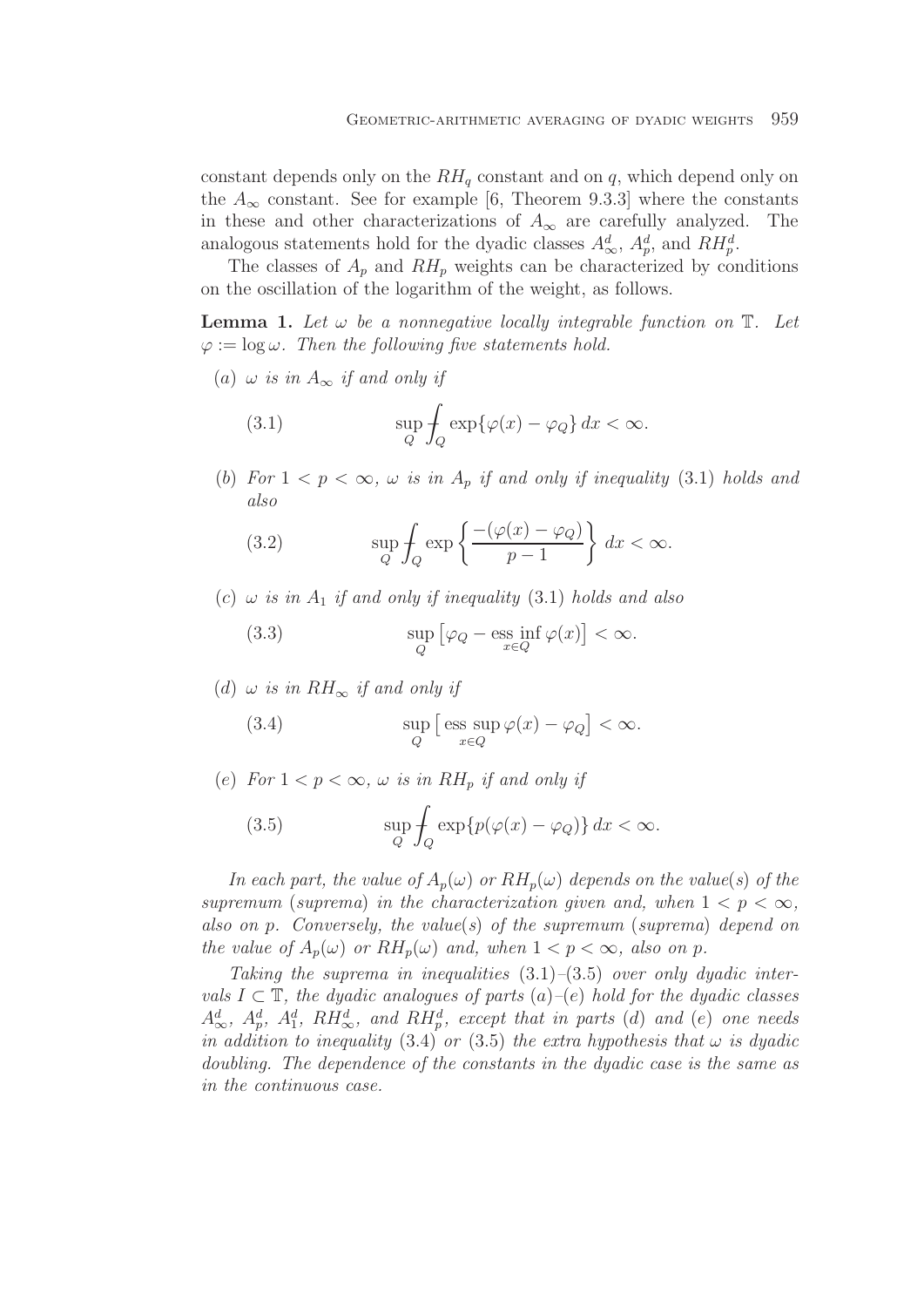Parts  $(b)$  and  $(c)$  appear in [4], [6], and [3], for example, and part  $(d)$  is in [2, Cor 4.6]. Inequality (3.3) says that an  $A_{\infty}$  weight  $\omega$  lies in  $A_1$  when its logarithm  $\varphi$  belongs to the space BLO of functions of *bounded lower oscillation*, while inequality (3.4) says that  $\omega$  is in  $RH_{\infty}$  when  $-\varphi$  belongs to BLO.

**Proof.** Let  $C_1$ ,  $C_2$ ,  $C_3$ ,  $C_4$ , and  $C_5$  be the suprema in inequalities  $(3.1)$ , (3.2), (3.3), (3.4), and (3.5) respectively.

(a) It is immediate that  $A_{\infty}(\omega) = C_1$ , since for each interval Q the  $A_{\infty}$ quantity is

$$
\left(\int_{Q} \omega(x) dx\right) \exp\left\{\int_{Q} \log \frac{1}{w(x)} dx\right\} = \int_{Q} \exp\{\varphi(x) - \varphi_{Q}\} dx.
$$

(b) We show that  $C_1 \leq A_p(\omega)$ ,  $C_2 \leq A_p(\omega)^{1/(p-1)}$ , and  $A_p(\omega) \leq C_1 C_2^{p-1}$ . Let

$$
\psi := \log \left[ \left( \frac{1}{\omega} \right)^{1/(p-1)} \right] = \frac{-\varphi}{p-1}.
$$

Let  $Q$  be an interval in  $T$ . Then by Jensen's inequality,

$$
\int_{Q} \exp\{\varphi(x) - \varphi_Q\} dx = \left(\int_{Q} w\right) \exp\left((p-1) \int_{Q} \psi(x) dx\right)
$$
\n
$$
\leq \left(\int_{Q} w\right) \left[\int_{Q} \exp \psi(x) dx\right]^{p-1} = \left(\int_{Q} w\right) \left[\int_{Q} \left(\frac{1}{\omega}\right)^{1/(p-1)}\right]^{p-1} \leq A_p(\omega).
$$

Thus inequality (3.1) holds with  $C_1 \leq A_p(\omega)$ . Similarly, by Jensen's inequality,

$$
\int_{Q} \exp\left\{\frac{-\left(\varphi(x) - \varphi_{Q}\right)}{p-1}\right\} dx = \left(\int_{Q} \left(\frac{1}{\omega}\right)^{1/(p-1)}\right) \left[\exp\left(\frac{1}{\varphi}\varphi\right)\right]^{1/(p-1)} \n\leq \left[\left(\int_{Q} \left(\frac{1}{\omega}\right)^{1/(p-1)}\right)^{p-1} \left(\frac{1}{\varphi}\omega\right)\right]^{1/(p-1)} \leq A_{p}(\omega)^{1/(p-1)}.
$$

Thus inequality (3.3) holds with  $C_2 \n\t\leq A_p(\omega)^{1/(p-1)}$ .

For the converse,

$$
\left(\int_{Q} \omega\right) \left(\int_{Q} \left(\frac{1}{\omega}\right)^{1/(p-1)}\right)^{p-1} =
$$
\n
$$
= \left(\int_{Q} \exp \varphi(x) \, dx\right) \left(\int_{Q} \exp \psi(x) \, dx\right)^{p-1} e^{-\varphi_{Q}} e^{-(p-1)\psi_{Q}}
$$
\n
$$
= \left(\int_{Q} \exp \{\varphi(x) - \varphi_{Q}\} \, dx\right) \left(\int_{Q} \exp \{\psi(x) - \psi_{Q}\} \, dx\right)^{p-1} \leq C_{1} C_{2}^{p-1},
$$

and thus  $A_p(\omega) \leq C_1 C_2^{p-1}$ .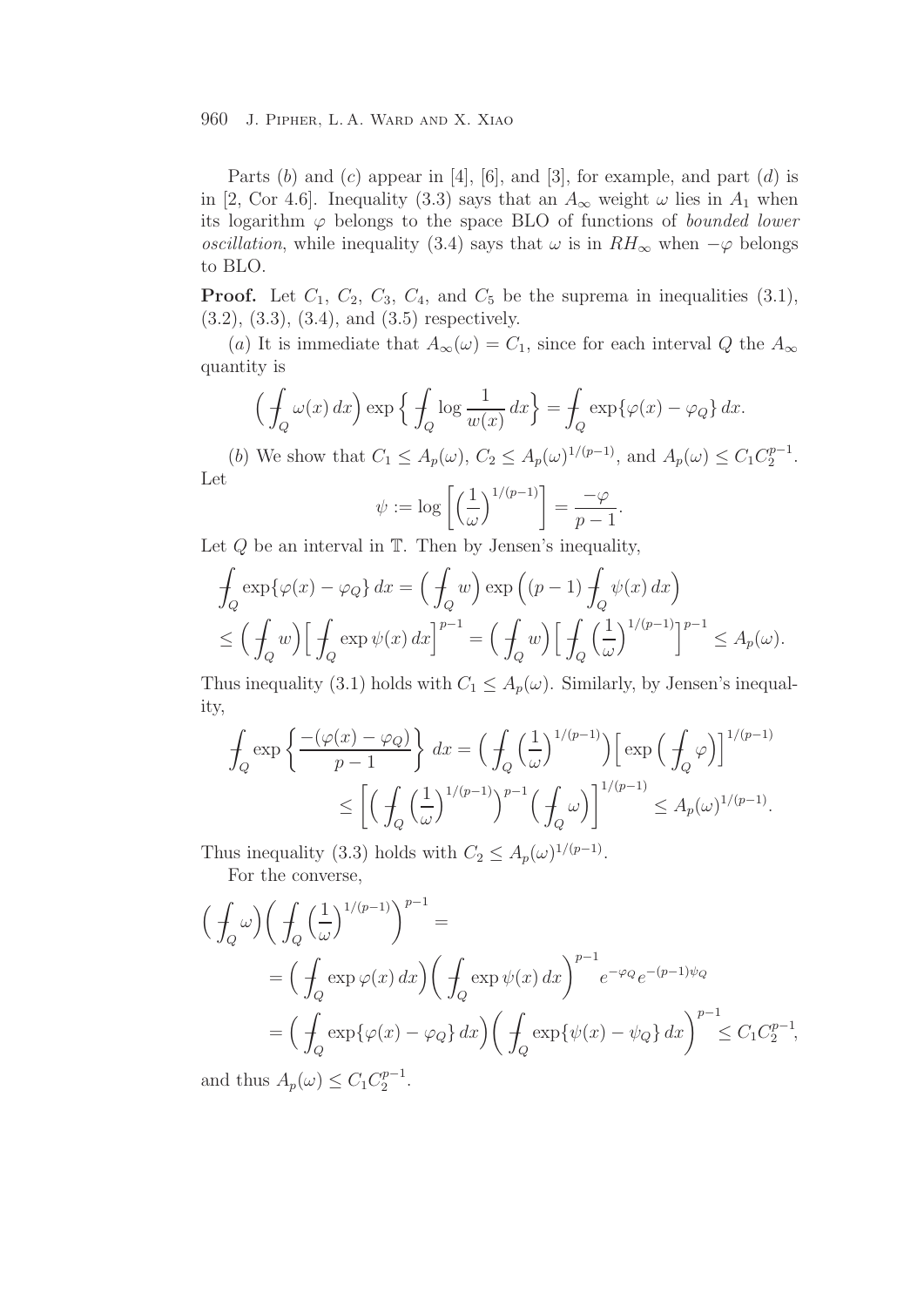(c) We show that  $C_1 \leq A_1(\omega)$ ,  $C_3 \leq \log A_1(\omega)$ , and  $A_1(\omega) \leq C_1 \exp C_3$ . If  $\omega$  is in  $A_1$ , then for each interval Q in T we have

$$
\int_{Q} e^{\varphi(x)} dx = \int_{Q} w(x) dx \le A_1(\omega) \operatorname{ess\,inf}_{x \in Q} w(x) \le A_1(\omega) e^{\varphi_Q}.
$$

It follows that

$$
\int_{Q} e^{\varphi(x) - \varphi_Q} dx \le A_1(\omega).
$$

Thus  $\varphi$  satisfies inequality (3.1) with constant  $C_1 \leq A_1(\omega)$ .

By Jensen's inequality and the  $A_1$  property,

(3.6) 
$$
e^{\varphi_Q} \leq \int_Q w(x) dx \leq A_1(\omega) \exp \left\{ \, \underset{x \in Q}{\mathrm{ess~inf}} \, \varphi(x) \right\}.
$$

Therefore

$$
\varphi_Q \le \log A_1(\omega) + \underset{x \in Q}{\mathrm{ess\ inf}} \,\varphi(x).
$$

Thus  $\varphi$  satisfies inequality (3.3) with constant  $C_3 \le \log A_1(\omega)$ .

Now suppose that  $\varphi$  satisfies inequalities (3.1) and (3.3). Then for each interval Q,

$$
\int_{Q} w(x) dx = \int_{Q} e^{\varphi(x)} dx \le C_1 e^{\varphi_Q}
$$
\n
$$
\le C_1 \exp \left\{ C_3 + \operatorname*{ess\ inf}_{x \in Q} \varphi(x) \right\} = C_1 e^{C_3} \operatorname*{ess\ inf}_{x \in Q} w(x).
$$

Thus  $\omega$  satisfies the  $A_1$  property with constant  $A_1(\omega) \leq C_1 e^{C_3}$ .

(d) We show that  $C_4 \leq \log(RH_{\infty}(\omega)A_{\infty}(\omega))$  and  $RH_{\infty}(\omega) \leq e^{C_4}$ , and that the bound on  $C_4$  depends only on  $RH_{\infty}(\omega)$ .

Suppose  $\omega$  is in  $RH_{\infty}$ . Then  $\omega$  is in  $A_{\infty}$ , so inequality (3.1) holds with  $C_1 = A_{\infty}(\omega)$ . Further,  $\omega$  is in every  $RH_p$  for  $p \in (1, \infty)$ , and  $A_{\infty}(\omega)$ depends only on  $RH_p(\omega)$ , while  $RH_p(\omega) \leq RH_\infty(\omega)$ . Thus  $A_\infty(\omega)$  depends only on  $RH_{\infty}(\omega)$ . Now for each interval Q in T, inequality (3.1) implies that

$$
\operatorname{ess} \sup_{x \in Q} \omega(x) \le RH_\infty(\omega) \int_Q e^{\varphi(x)} dx \le RH_\infty(\omega) A_\infty(\omega) e^{\varphi_Q}.
$$

Taking logarithms, we see that

$$
\operatorname{ess} \sup_{x \in Q} \varphi(x) \le \varphi_Q + \log(RH_\infty(\omega)A_\infty(\omega)),
$$

and so inequality (3.4) holds with  $C_4 \leq \log(RH_{\infty}(\omega)A_{\infty}(\omega)).$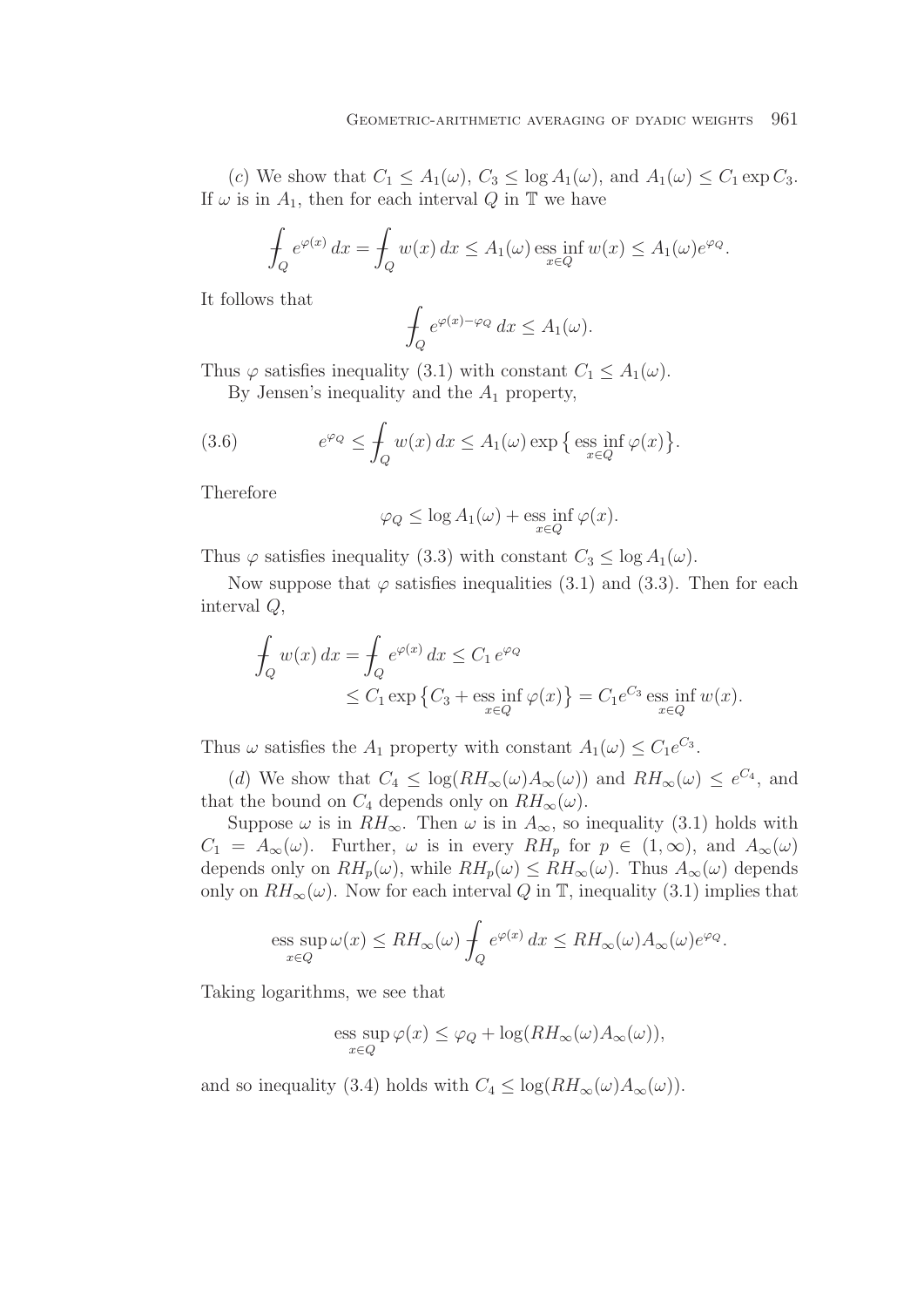Conversely, if inequality (3.4) holds, then by Jensen's inequality

$$
\operatorname{ess} \sup_{x \in Q} \omega(x) \le \exp\{C_4 + \varphi_Q\} \le e^{C_4} \int_Q \exp\varphi(x) \, dx = e^{C_4} \int_Q \omega.
$$

Thus  $\omega$  satisfies the  $RH_{\infty}$  property with constant  $RH_{\infty}(\omega) \leq e^{C_4}$ .

(e) We show that  $C_5 \leq RH_p(\omega)A_\infty(\omega)$  and  $RH_p(\omega) \leq C_5^{1/p}$ , and that this bound on  $C_5$  depends only on p and on  $RH_p(\omega)$ . In terms of  $\varphi$ , the  $RH_p$  expression for a given interval Q is

$$
\left(\int_Q \omega^p\right)^{1/p} \left(\int_Q \omega\right)^{-1} = \left(\int_Q e^{p(\varphi(x)-\varphi_Q)} dx\right)^{1/p} \left(\int_Q e^{\varphi(x)-\varphi_Q} dx\right)^{-1}.
$$

Also, if  $\omega$  is in  $RH_p$ , then  $\omega$  is in  $A_{\infty}$  and  $A_{\infty}(\omega)$  depends only on p and on  $RH_p(\omega)$ . It follows that

$$
\left(\int_{Q} \exp\{p(\varphi(x) - \varphi_{Q})\} dx\right)^{1/p} \le
$$
  
\$\leq RH\_p(\omega) \int\_{Q} \exp\{\varphi(x) - \varphi\_{Q}\} dx \leq RH\_p(\omega)A\_{\infty}(\omega)\$.

Thus inequality (3.5) holds with  $C_5 \n\t\leq RH_p(\omega)A_\infty(\omega)$ , and this bound depends only on p and on  $RH_p(\omega)$ .

By Jensen's inequality,  $\oint_{Q} \exp\{\varphi(x) - \varphi_{Q}\} dx \geq 1$ . Thus if inequality (3.5) holds, then

$$
\left(\int_Q \exp\{p(\varphi(x) - \varphi_Q)\} \, dx\right)^{1/p} \left(\int_Q \exp\{\varphi(x) - \varphi_Q\} \, dx\right)^{-1} \le C_5^{1/p}.
$$

Thus  $\omega$  is in  $RH_p$  and  $RH_p(\omega) \leq C_5^{1/p}$ .

The same arguments go through for the dyadic classes  $A_p^d$  and  $RH_p^d$ .

Muckenhoupt's  $A_p$  weights are closely related to functions of bounded mean oscillation.

**Definition 4.** A real-valued function  $f \in L^1(\mathbb{T})$  lies in the space BMO(T) of functions of *bounded mean oscillation* on the circle if its BMO norm is finite:

$$
||f||_* := \sup_{Q \subset \mathbb{T}} \int_Q |f(x) - f_Q| \, dx < \infty.
$$

*Dyadic* BMO of the circle, written  $BMO_d(\mathbb{T})$ , is the space of functions that satisfy the corresponding estimate where the supremum is taken over all dyadic subintervals  $I \in \mathcal{D}$  of [0, 1]. The dyadic BMO norm of f is denoted by  $||f||_d$ .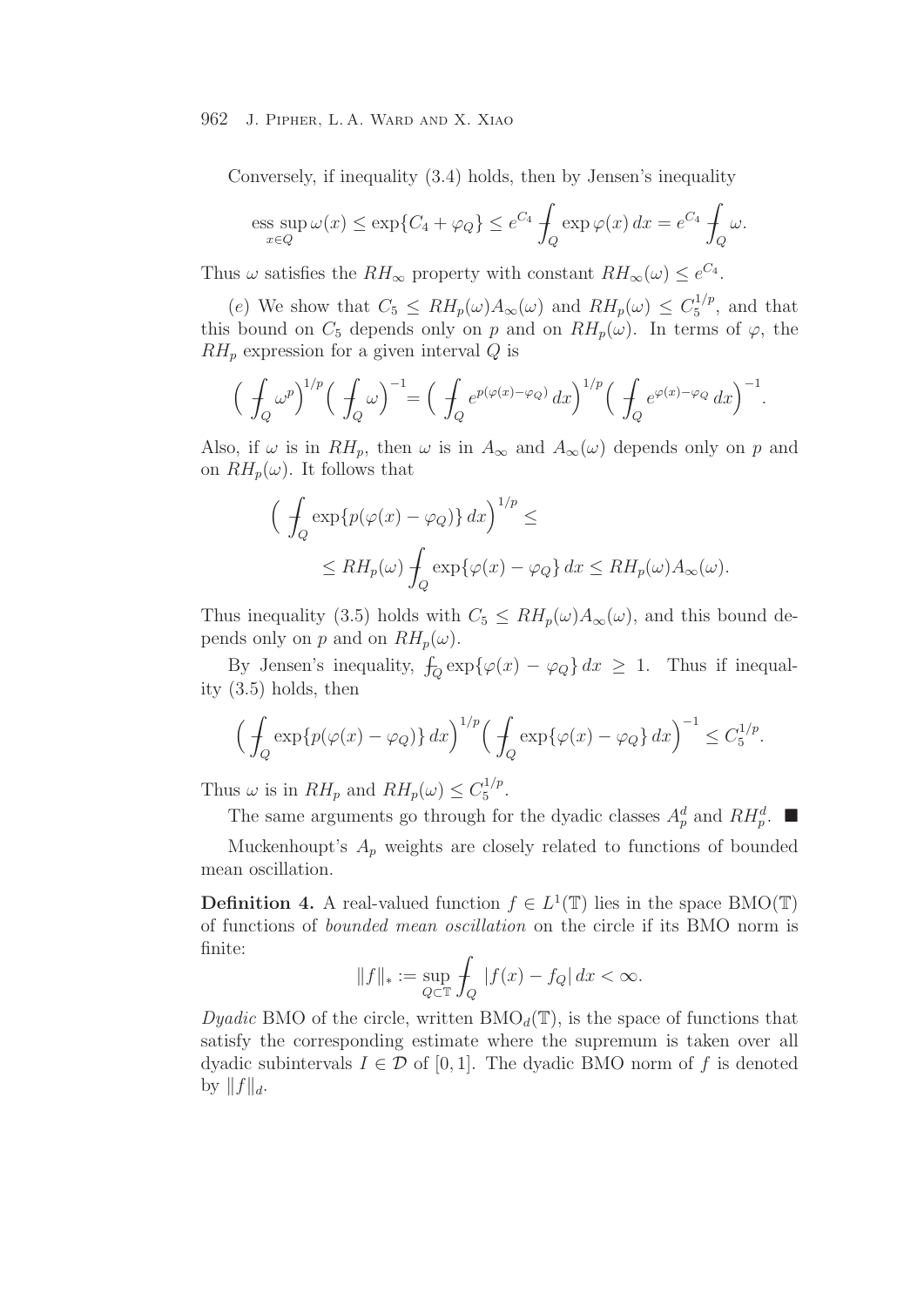Elements of BMO, or of  $BMO<sub>d</sub>$ , that differ only by an additive constant are equivalent; thus BMO and BMO<sub>d</sub> are subspaces of  $L^1_{loc}/\mathbb{R}$ .

For  $1 \leq p \leq \infty$ , if  $\omega$  is in  $A_p$  then  $\varphi := \log \omega$  is in BMO, with BMO norm depending only on the  $A_p$  constant  $A_p(\omega)$ . See for example [3, p. 409]. The same is true for  $RH_p$  weights. Specifically, we have the following result; we omit the proof.

**Lemma 2.** *Suppose*  $1 \leq p \leq \infty$ *. If*  $\omega$  *is in A<sub>p</sub> then*  $\varphi := \log \omega$  *is in* BMO*. For*  $1 < p < \infty$ *,* 

$$
||\varphi||_* \le A_p(\omega) + (p-1)A_p(\omega)^{1/(p-1)}.
$$

*For*  $p = 1$ *,*  $||\varphi||_* \leq 2A_1(\omega)$ *. For*  $p = \infty$ *,*  $||\varphi||_*$  *depends only on*  $A_{\infty}(\omega)$ *. For*  $1 < p ≤ ∞$ *, if* ω *is in RH<sub>p</sub> then*  $\varphi := \log \omega$  *is in* BMO*, with*  $||\varphi||_*$  *depending only on*  $RH_p(\omega)$  *and on* p. The analogous statements hold in the dyadic *setting.*

We use a characterization of the dyadic BMO functions on the circle in terms of the size of Haar coefficients. The Haar function  $h_I$  associated with the dyadic interval I is given by  $h_I(x) = |I|^{-1/2}$  if x is in the left half of I,  $h_I(x) = -|I|^{-1/2}$  if x is in the right half of I, and  $h_I = 0$  otherwise. The Haar coefficient over I of f is  $(f, h_1) := \int_I f(x)h_I(x) dx$ . The Haar series for  $f$  is

$$
f(x) := \sum_{I \in \mathcal{D}} (f, h_I) h_I(x),
$$

and the  $L^2$ -norm of f is given in terms of the Haar coefficients by

$$
||f||_2 = \left[\sum_{J \in \mathcal{D}} (f, h_J)^2\right]^{1/2}.
$$

The John–Nirenberg Theorem [8] implies that for each  $p \geq 1$  and for each f in  $L^1(\mathbb{T})$ , the expression

$$
||f||_{d,p} := \sup_{I \in \mathcal{D}} \left( \int_I |f(x) - f_I|^p dx \right)^{1/p}
$$

is comparable to the dyadic BMO norm  $||f||_d$ .

A function  $f \in L^1(\mathbb{T})$  of mean value zero is in  $BMO_d(\mathbb{T})$  if and only if there is a constant C such that for all  $I \in \mathcal{D}$ ,

(3.7) 
$$
\sum_{J \subset I, J \in \mathcal{D}} (f, h_J)^2 \le C|I|.
$$

The smallest such constant C is equal to  $||f||_{d,2}^2$ . Since the sum in inequality (3.7) ranges over only dyadic intervals J, there is no need to restrict the interval I itself to be dyadic.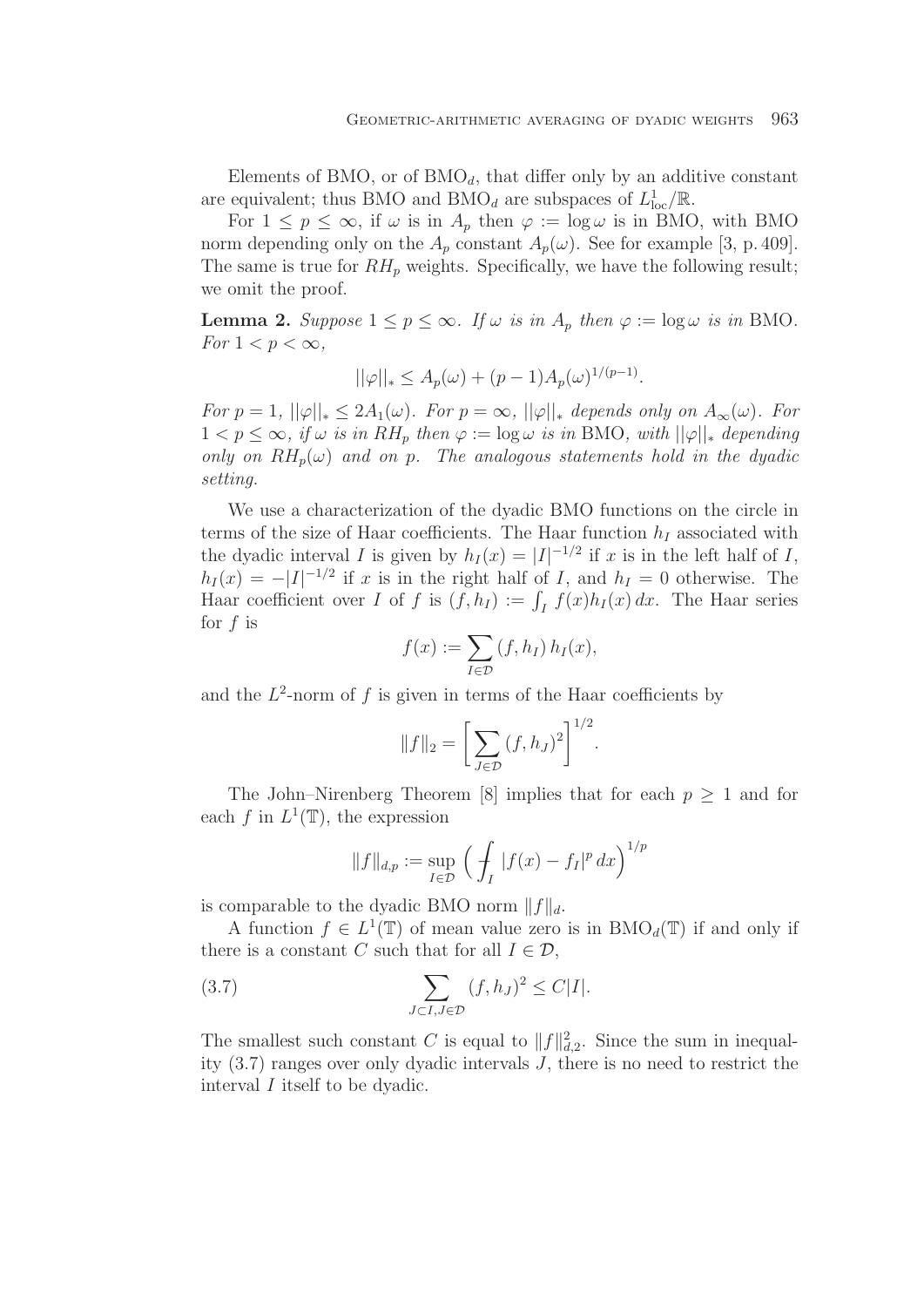# **4. Proofs of Theorems 1 and 2**

We begin this section with three lemmas, which we then use to prove the geometric-arithmetic averaging result for both  $A_p$  and  $RH_p$ .

Lemma 3 below gives an estimate on Haar expansions of  $BMO<sub>d</sub>$  functions. Lemmas 4 and 5, which rely on the estimates (4.1) and (4.2) from Lemma 3, will allow us to pass from the dyadic versions to the non-dyadic versions of the inequalities that characterize  $A_p$  and  $RH_p$ .

Throughout this section we use the following notation. Let  $\mathcal{D}_n := \{I \in$  $\mathcal{D} \mid |I| = 2^{-n}$  be the collection of dyadic intervals of length  $2^{-n}$ , for  $n = 0$ , 1, 2, ... Expanding each  $\varphi^t$  in Haar series, we have

$$
\varphi(x) = \int_0^1 \sum_{J \in \mathcal{D}} (\varphi^t, h_J) h_J(x+t) dt
$$
  
= 
$$
\sum_{n=0}^{\infty} \int_0^1 \sum_{J \in \mathcal{D}_n} (\varphi^t, h_J) h_J(x+t) dt = \sum_{n=0}^{\infty} \varphi_n(x),
$$

so that  $\varphi_n$  is the translation-average over t of the slices at scale  $2^{-n}$  of the Haar expansions for the functions  $\varphi^t$ .

Fix an interval  $Q \subset \mathbb{T}$ ; this Q need not necessarily be dyadic. Split the sum for  $\varphi(x)$ , at the scale of  $|Q|$ , into two parts  $\varphi_A$  and  $\varphi_B$  in which the dyadic intervals J are respectively small and large compared with Q:

$$
\varphi = \varphi_A + \varphi_B, \qquad \varphi_A(x) := \sum_{n:2^{-n} < |Q|} \varphi_n(x), \qquad \varphi_B(x) := \sum_{n:2^{-n} \ge |Q|} \varphi_n(x).
$$

The following result is proved in the course of the proof of Theorem 2 of [13].

**Lemma 3.** Suppose that  $\{\varphi^t\}_{t\in[0,1]}$  is a family of dyadic BMO functions *on*  $\mathbb{T}, \varphi^t \in \text{BMO}_d(\mathbb{T})$ *, such that* 

- (*i*) *the mapping*  $t \mapsto \varphi^t$  *is measurable*,
- (ii) the  $BMO_d$  constants  $||\varphi^t||_d$  are uniformly bounded, independent of t∈[0, 1]*, and*
- (*iii*) *for each*  $t \in [0, 1]$ *, the function*  $\varphi^t$  *has mean value zero on*  $\mathbb{T}$ *.*

*Then there are constants*  $C_A$  *and*  $C_B$  *depending on the bound on the*  $BMO_d$ *constants*  $\|\varphi^t\|_d$ *, and independent of* Q*, such that for each interval*  $Q \subset \mathbb{T}$ *and for each point*  $x_0 \in Q$ ,

(4.1) 
$$
\frac{1}{|Q|} \int_Q |\varphi_A(x)|^2 dx \le C_A,
$$

(4.2) 
$$
\frac{1}{|Q|} \int_Q |\varphi_B(x) - \varphi_B(x_0)| dx \leq C_B.
$$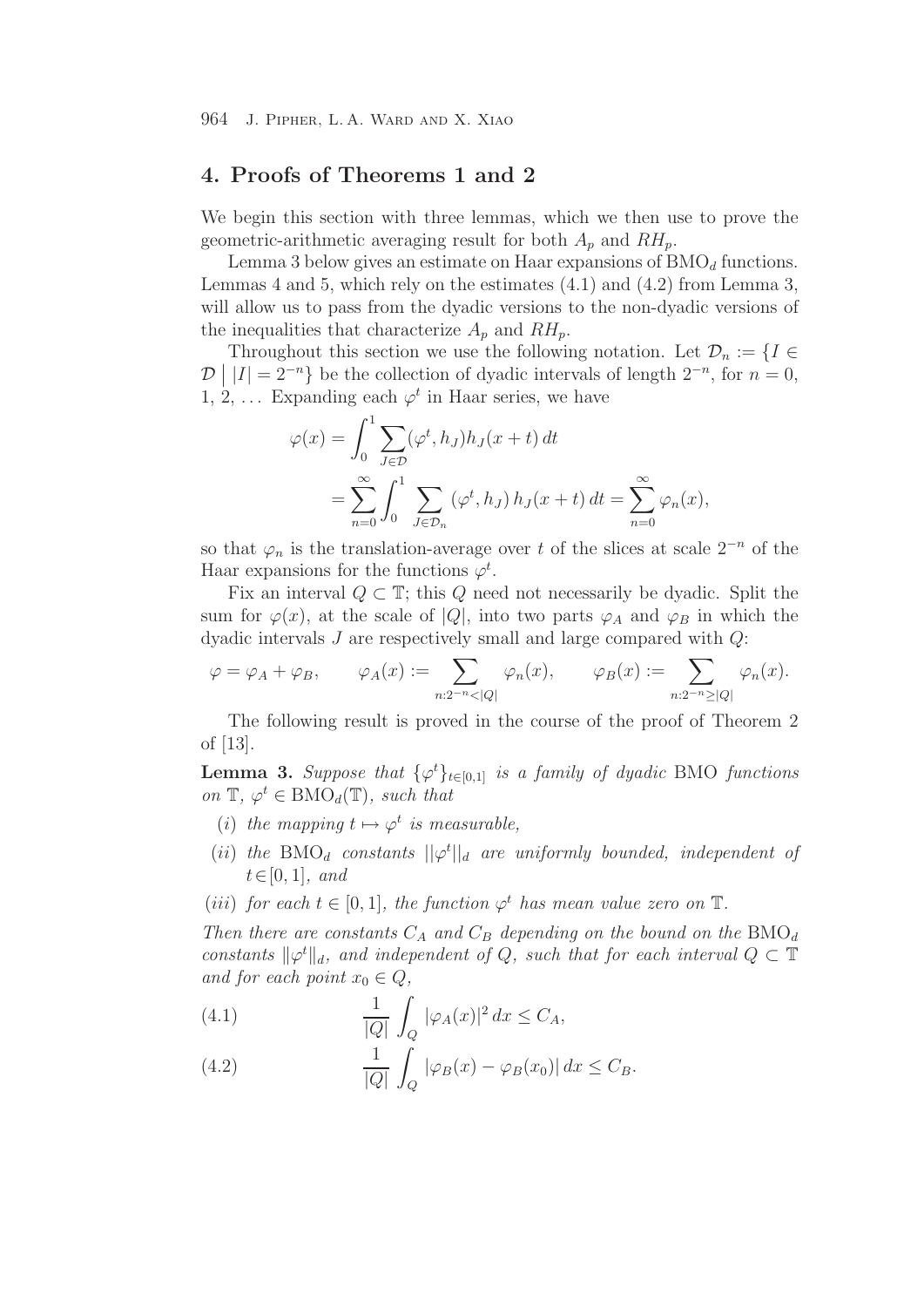**Lemma 4.** Let  $\beta$  be a real number. Suppose  $\{\omega^t\}_{t\in[0,1]}$  is a family of nonneg*ative locally integrable functions on*  $\mathbb{T}$  *such that for all*  $\varphi^t := \log \omega^t$ , hypothe*ses* (i)–(iii) of Lemma 3 *hold.* Let  $\varphi(x) = \log \Omega(x) := \int_0^1 \log \omega^t(x+t) dt$ . *Suppose there is a constant*  $C<sup>d</sup>(\beta)$  *such that for all*  $t \in [0,1]$  *and for all*  $d$ *yadic intervals*  $I \subset \mathbb{T}$ ,

(4.3) 
$$
\int_{I} \exp \left[\beta(\varphi^t(x) - \varphi^t_I)\right] dx \leq C^d(\beta).
$$

*Then there is a constant*  $C(\beta)$ *, depending only on*  $C^d(\beta)$ *, such that for all intervals*  $Q \subset \mathbb{T}$ *,* 

(4.4) 
$$
\int_{Q} \exp \left[\beta(\varphi(x) - \varphi_Q)\right] dx \le C(\beta).
$$

In fact, for many choices of  $\beta$ , hypothesis (ii) of Lemma 3 is implied by inequality (4.3), together with Lemmas 1 and 2. This point is made clear in the proof of Theorems 1 and 2.

**Proof.** We first establish an inequality that controls the exponentials of the Haar expansions of the  $\varphi^t$ . By inequality (4.3), for each dyadic interval  $I \subset \mathbb{T}$ we have

$$
\int_{I} \exp\left[\beta \sum_{J \subset I, J \in \mathcal{D}} (\varphi^{t}, h_{J}) h_{J}(x)\right] dx =
$$
\n
$$
= \int_{I} \exp\left[\beta \sum_{J \in \mathcal{D}} (\varphi^{t}, h_{J}) h_{J}(x) - \beta \sum_{J \supsetneq I, J \in \mathcal{D}} (\varphi^{t}, h_{J}) h_{J}(x)\right]
$$
\n
$$
- \beta \sum_{J \cap I = \emptyset, J \in \mathcal{D}} (\varphi^{t}, h_{J}) h_{J}(x)\right] dx
$$
\n(4.5)\n
$$
= \int_{I} \exp\left[\beta(\varphi^{t}(x) - \varphi_{I}^{t})\right] dx \leq C^{d}(\beta).
$$

We have used the fact that the average  $f_I$  of a function  $f \in L^1(\mathbb{T})$  over an interval  $I$  containing the point  $x$  can be written as

$$
f_I = \int_I \sum_{J \in \mathcal{D}} (f, h_J) h_J(s) \, ds = \sum_{J \supsetneq I, J \in \mathcal{D}} (f, h_J) h_J(x),
$$

and the observation that  $\exp[-\beta \sum_{J \cap I = \emptyset, J \in \mathcal{D}} (\varphi^t, h_J) h_J(x)] = 1$  for  $x \in I$ .

Fix an interval 
$$
Q \subset \mathbb{T}
$$
, not necessarily dyadic. For each  $x \in Q$  we have

$$
\left|\varphi_B(x) - \int_Q \varphi(s) ds\right| \le \int_Q |\varphi_B(x) - \varphi(s)| ds
$$
  
\n
$$
\le \int_Q |\varphi_A(s)| ds + \int_Q |\varphi_B(x) - \varphi_B(s)| ds \le \sqrt{C_A} + C_B,
$$

by Cauchy–Schwarz and the estimates (4.1) and (4.2) from Lemma 3.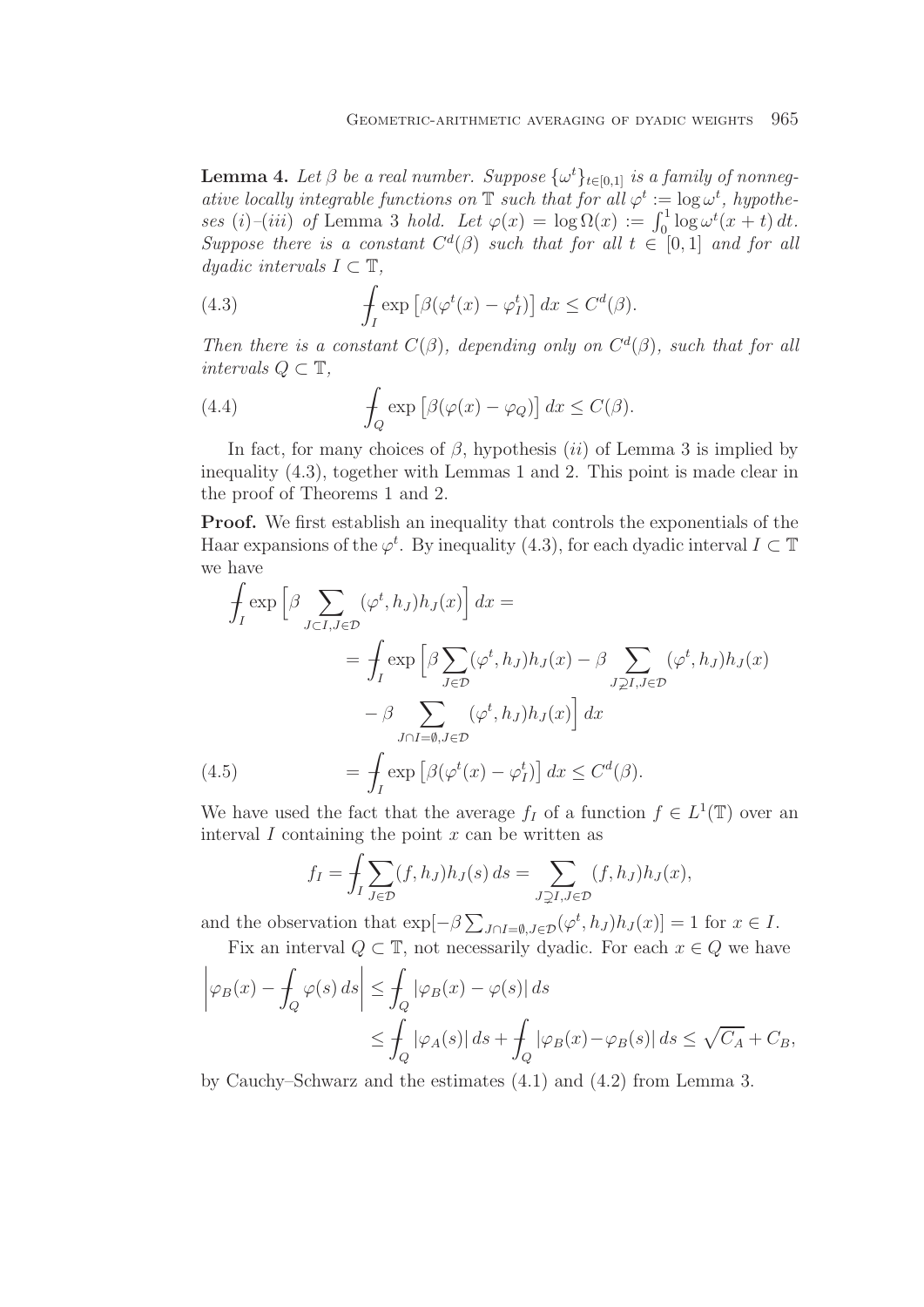Therefore

$$
\int_{Q} \exp \left[ \beta(\varphi(x) - \varphi_Q) \right] dx = \int_{Q} \exp \left[ \beta \varphi_A(x) \right] \exp \left[ \beta(\varphi_B(x) - \varphi_Q) \right] dx
$$
  

$$
\leq \exp \left[ \beta(\sqrt{C_A} + C_B) \right] \int_{Q} \exp \left[ \beta \varphi_A(x) \right] dx.
$$

Thus it suffices to bound the quantity

$$
\int_{Q} \exp \left[\beta \varphi_{A}(x)\right] dx = \int_{Q} \exp \left[\beta \sum_{2^{-n} < |Q|} \int_{0}^{1} \sum_{J \in \mathcal{D}_{n}} (\varphi^{t}, h_{J}) h_{J}(x+t) dt\right] dx
$$
\n
$$
= \int_{Q} \exp \left[\int_{0}^{1} \beta \sum_{|J| < |Q|, J \in \mathcal{D}} (\varphi^{t}, h_{J}) h_{J}(x+t) dt\right] dx
$$
\n
$$
\leq \int_{0}^{1} \int_{Q} \exp \left[\beta \sum_{|J| < |Q|, J \in \mathcal{D}} (\varphi^{t}, h_{J}) h_{J}(x+t)\right] dx dt
$$
\n
$$
= \int_{0}^{1} \int_{Q+t} \exp \left[\beta \sum_{|J| < |Q|, J \in \mathcal{D}} (\varphi^{t}, h_{J}) h_{J}(x)\right] dx dt.
$$

We have used Jensen's inequality and Tonelli's Theorem.

In order to apply inequality  $(4.5)$ , we want to replace the interval  $Q$  in the preceding expression by appropriate dyadic intervals. Fix  $t$ . There are two adjacent dyadic intervals  $K_t$  and  $L_t$  such that  $Q + t \subset K_t \cup L_t$  and  $|Q| \leq |K_t| = |L_t| < 2|Q|$ . Then

$$
\int_{Q} \exp[\beta \varphi_{A}(x)] dx \leq \int_{0}^{1} \frac{1}{|Q|} \int_{Q+t} \exp\left[\beta \sum_{|J| < |Q|, J \in \mathcal{D}} (\varphi^{t}, h_{J}) h_{J}(x)\right] dx dt
$$
\n
$$
\leq \int_{0}^{1} \frac{2}{|K_{t}|} \int_{K_{t} \cup L_{t}} \exp\left[\beta \sum_{|J| < |K_{t}|, J \in \mathcal{D}} (\varphi^{t}, h_{J}) h_{J}(x)\right] dx dt
$$
\n
$$
= 2 \int_{0}^{1} \left\{ \frac{1}{|K_{t}|} \int_{K_{t}} \exp\left[\beta \sum_{|J| < |K_{t}|, J \in \mathcal{D}} (\varphi^{t}, h_{J}) h_{J}(x)\right] dx + \frac{1}{|L_{t}|} \int_{L_{t}} \exp\left[\beta \sum_{|J| < |L_{t}|, J \in \mathcal{D}} (\varphi^{t}, h_{J}) h_{J}(x)\right] dx \right\} dt
$$
\n
$$
\leq 2 \int_{0}^{1} C^{d}(\beta) + C^{d}(\beta) dt = 4 C^{d}(\beta),
$$

by inequality (4.5). Thus

$$
\int_{Q} \exp \left[ \beta(\varphi(x) - \varphi_Q) \right] dx \leq 4 C^d(\beta) \exp \left[ \beta \left( \sqrt{C_A} + C_B \right) \right].
$$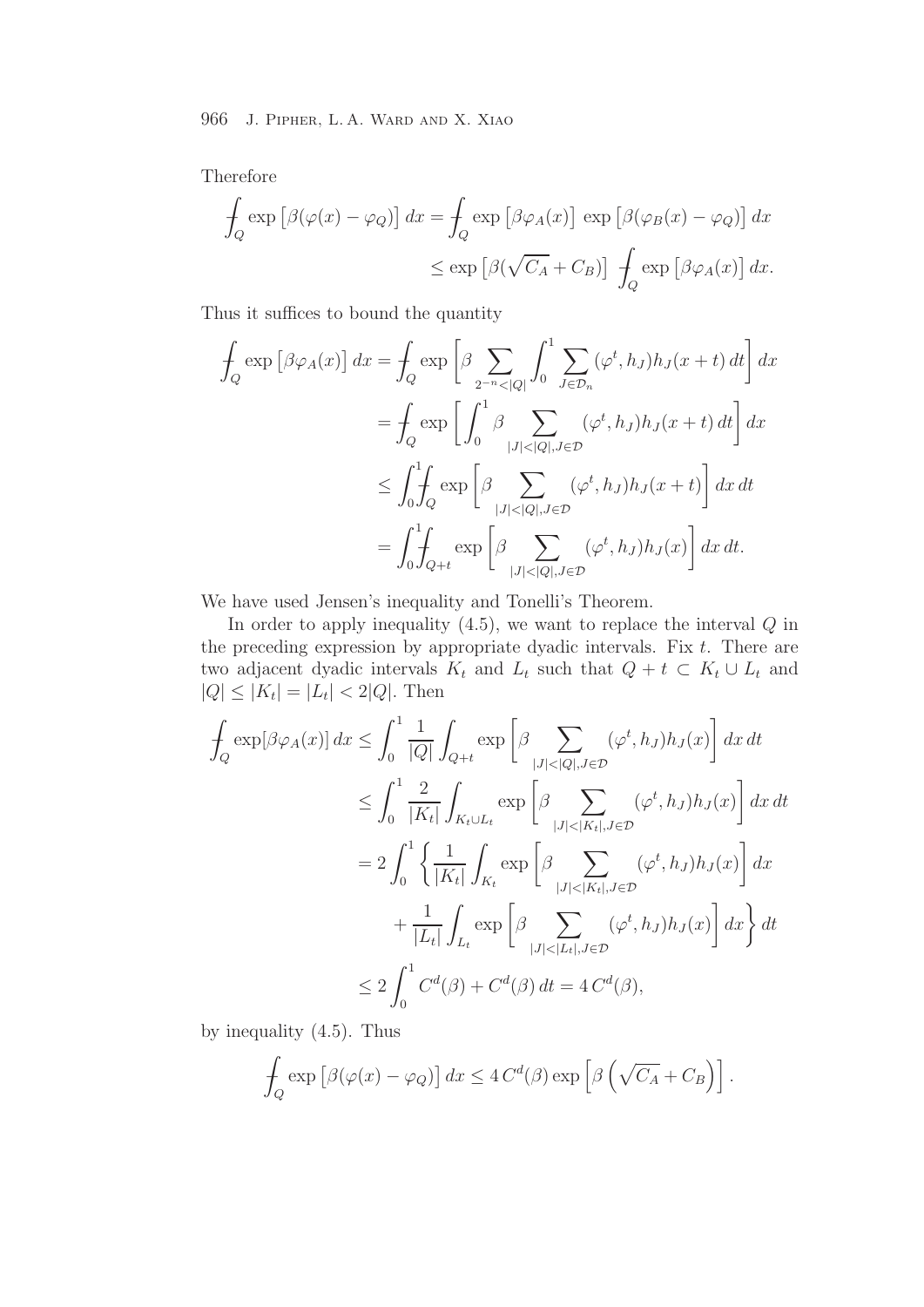Taking the supremum over all intervals  $Q \subset \mathbb{T}$ , we see that inequality (4.4) Taking the supremum over an intervals  $Q \subset \mathbb{I}$ , we see that mequanty (4.4)<br>holds for  $\varphi = \log \Omega$ , with constant  $C(\beta) = 4 C^d(\beta) \exp [\beta (\sqrt{C_A} + C_B)].$ 

**Lemma 5.** *Suppose*  $\{\omega^t\}_{t\in[0,1]}$  *is a family of nonnegative locally integrable functions on*  $\mathbb T$  *such that for all*  $\varphi^t := \log \omega^t$ , *hypotheses* (*i*) *and* (*iii*) *of* Lemma 3 *hold. As before, let*  $\varphi(x) = \log \Omega(x) := \int_0^1 \log \omega^t(x+t) dt$ .

(a) Suppose there is a constant  $C_3^d$  such that for all  $t \in [0,1]$  and for all *dyadic intervals*  $I \subset \mathbb{T}$ *,* 

$$
\left[\varphi_I^t - \underset{x \in I}{\mathrm{ess}} \inf \varphi^t(x)\right] \le C_3^d.
$$

Then there is a constant  $C_3$  depending only on  $C_3^d$  such that for all *intervals*  $Q \subset \mathbb{T}$ *,* 

$$
\left[\varphi_Q - \underset{x \in Q}{\mathrm{ess\ inf}} \,\varphi(x)\right] \le C_3.
$$

(b) *Similarly, if there is a constant*  $C_4^d$  *such that for all*  $t \in [0,1]$  *and for all dyadic intervals*  $I \subset \mathbb{T}$ ,

$$
\left[\operatorname{ess} \sup_{x \in I} \varphi^t(x) - \varphi^t_I\right] \le C_4^d,
$$

*then there is a constant*  $C_4$  *depending only on*  $C_4^d$  *such that for all intervals*  $Q \subset \mathbb{T}$ *,* 

$$
\left[\operatorname{ess} \sup_{x \in Q} \varphi(x) - \varphi_Q\right] \le C_4.
$$

**Proof.** Observe that hypothesis *(ii)* of Lemma 3 follows from the assumption in part  $(a)$  or the assumption in part  $(b)$ , together with the dyadic versions of Lemmas 1 and 2. In particular, the BMO<sub>d</sub> constants  $\|\varphi^t\|_d$  depend only on  $C_3^d$  or  $C_4^d$ .

(a) For each dyadic interval  $I \subset \mathbb{T}$  and for a.e.  $x \in I$ , we have

(4.6) 
$$
C_3^d \ge \varphi_I^t - \varphi^t(x) = - \sum_{J \subset I, J \in \mathcal{D}} (\varphi^t, h_J) h_J(x),
$$

using the observation that  $\sum_{J \cap I = \emptyset, J \in \mathcal{D}} (\varphi^t, h_J) h_J(x) = 0$  for  $x \in I$ .

Fix an interval  $Q \subset \mathbb{T}$ , not necessarily dyadic. For  $x \in Q$  consider the quantity

$$
\varphi_Q - \varphi(x) = \int_Q \left[ \varphi_A(s) + \varphi_B(s) \right] ds - \left[ \varphi_A(x) + \varphi_B(x) \right]
$$

$$
= \underbrace{\int_Q \varphi_A(s) \, ds}_{(I)} + \underbrace{\left[ \int_Q \varphi_B(s) \, ds - \varphi_B(x) \right]}_{(II)} + \underbrace{\left[ - \varphi_A(x) \right]}_{(III)}.
$$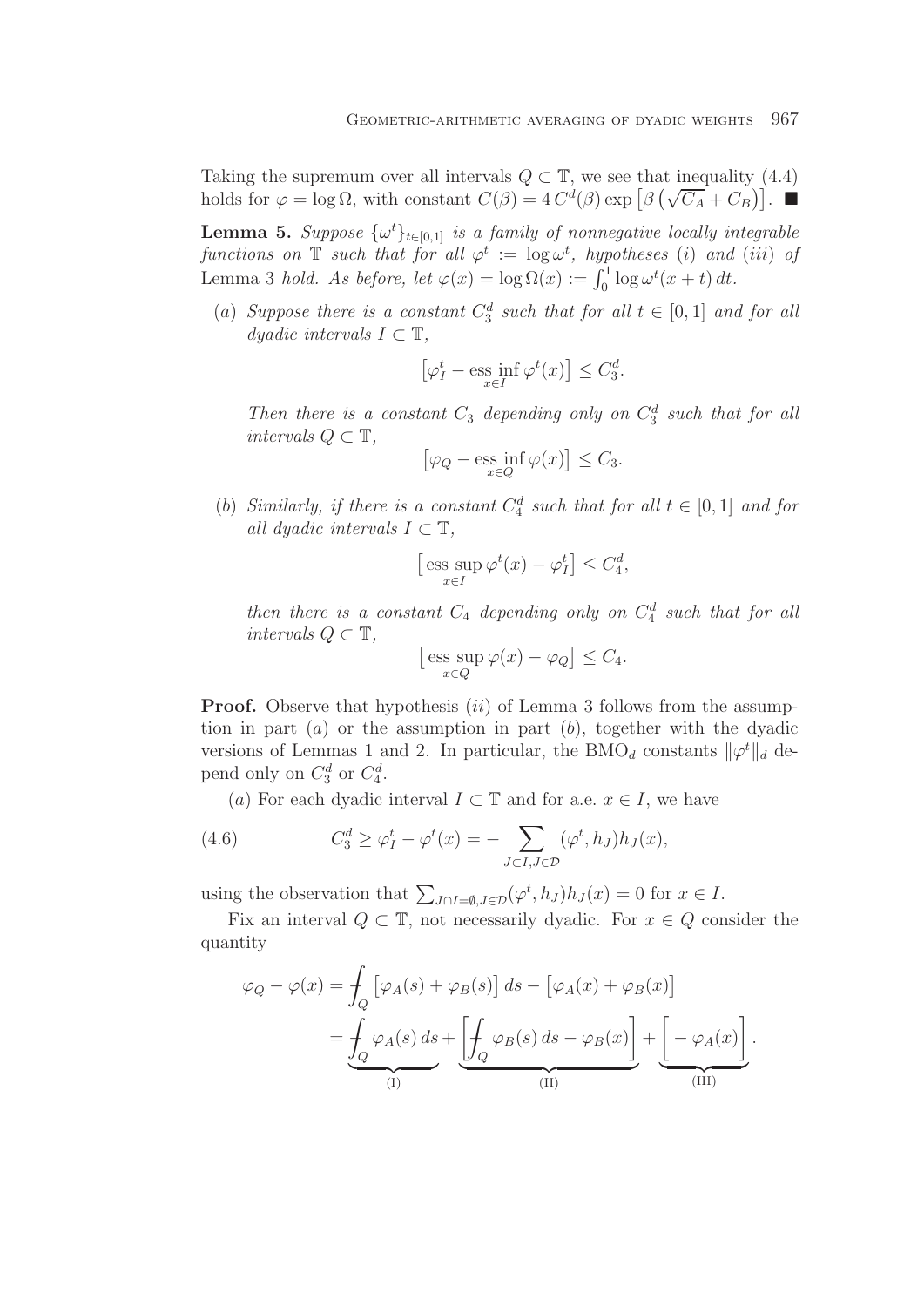We bound the terms  $(I)$ ,  $(II)$ , and  $(III)$  separately. By Lemma 3,

$$
(I) \le \left[ \int_Q |\varphi_A(s)|^2 \, ds \right]^{1/2} \le \sqrt{C_A} \quad \text{and} \quad (II) \le \int_Q |\varphi_B(s) - \varphi_B(x)| \, ds \le C_B
$$

for all  $x \in Q$ . Also, given  $x \in Q$  and  $t \in [0,1]$ , there is a unique dyadic interval  $I_{x,t}$  such that  $x+t \in I_{x,t}$  and  $|Q|/2 \leq |I_{x,t}| < |Q|$ . Then  $h_J(x+t)=0$ if  $J \not\subset I_{x,t}$ . It follows that

$$
-\varphi_A(x) = -\sum_{n:2^{-n} < |Q|} \int_0^1 \sum_{J \in \mathcal{D}_n} (\varphi^t, h_J) h_J(x+t) dt
$$
  
= 
$$
-\int_0^1 \sum_{|J| < |Q|, J \in \mathcal{D}} (\varphi^t, h_J) h_J(x+t) dt
$$
  
= 
$$
-\int_0^1 \sum_{J \subset I_{x,t}, J \in \mathcal{D}} (\varphi^t, h_J) h_J(x+t) dt \leq C_3^d
$$

for a.e.  $x \in Q$ , by inequality (4.6). So

$$
\varphi_Q - \underset{x \in Q}{\text{ess inf}} \varphi(x) \le \sqrt{C_A} + C_B + C_3^d.
$$

Thus inequality (3.3) holds with constant  $C_3 = \sqrt{C_A} + C_B + C_3^d$ .

(b) In the case of  $RH_{\infty}$ , the same argument shows that inequality (3.4) holds with constant  $C_4 = C_4^d + C_B + \sqrt{C_A}$ . the same argument shows that mequanty (5.4)<br> $\frac{d}{4} + C_B + \sqrt{C_A}$ .

**Proof of Theorems 1 and 2.** We prove Theorems 1 and 2 together. Let K denote any one of the classes  $A_p$  with  $1 \le p \le \infty$ , or  $RH_p$  with  $1 < p \le \infty$ . For  $\omega$  in K let  $K(\omega)$  denote the corresponding  $A_p$  constant or  $RH_p$  constant. Let  $K^d$  denote the corresponding dyadic class, and for  $\omega^t$  in  $K^d$  let  $K^d(\omega^t)$ denote the corresponding constant.

It follows from the definitions of  $A_p$  and  $RH_p$  that if  $\omega$  is in K then for each constant  $\lambda > 0$  the weight  $\lambda \omega$  is also in K, and  $K(\lambda \omega) = K(\omega)$ .

For each  $t \in [0,1]$  let  $\omega^t$  be a weight in  $K^d$ , and let  $\varphi^t := \log \omega^t$ . Let  $\varphi := \log \Omega$ . By hypothesis *(iii)* of Theorem 1 or *(iii')* of Theorem 2, the constants  $K^d(\omega^t)$  are bounded independently of  $t \in [0, 1]$ .

Without loss of generality, we may assume that for a.e.  $t \in [0, 1]$  the functions  $\varphi^t$  have mean value zero. To see this, note that the mean value  $\varphi_{\mathbb{T}}^t := \int_{\mathbb{T}} \varphi^t(x) dx$  is finite for a.e. t by hypothesis (ii). Let  $\widetilde{\varphi}^t := \varphi^t - \varphi_{\mathbb{T}}^t$ . Then for  $x \in \mathbb{T}$ ,

$$
\Omega(x) = \exp\left\{\int_0^1 \varphi^t(x+t) dt\right\} = \exp\left\{\int_0^1 \varphi^t_{\mathbb{T}} dt\right\} \exp\left\{\int_0^1 \widetilde{\varphi}^t(x+t) dt\right\}
$$

$$
= \exp\left\{\int_0^1 \int_0^1 \log \omega^t(x) dx dt\right\} \exp\left\{\int_0^1 \widetilde{\varphi}^t(x+t) dt\right\}.
$$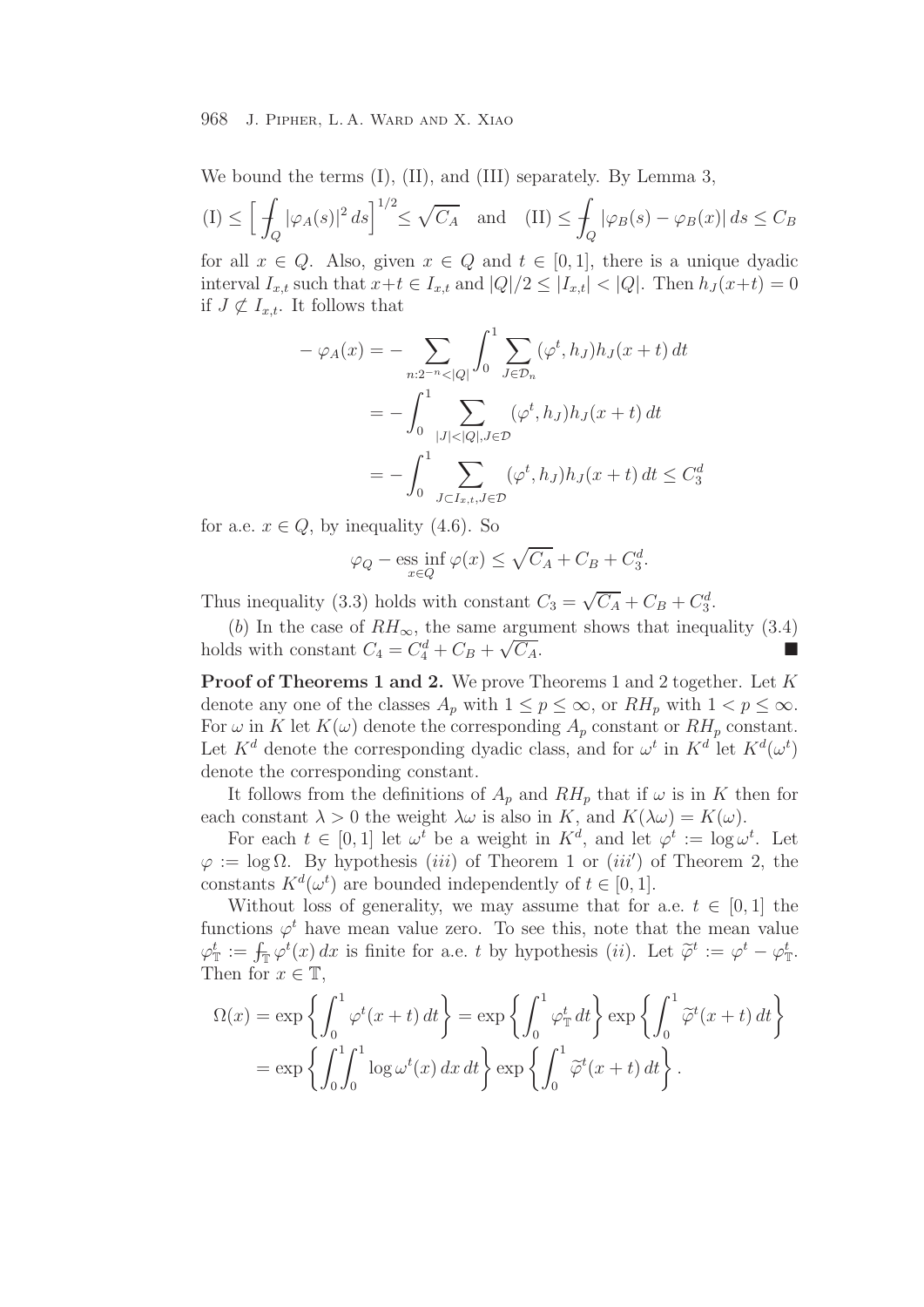Denote the second term on the right-hand side by  $\Omega(x)$ . The first term on the right-hand side is finite by hypothesis  $(ii)$  of Theorems 1 and 2, and is positive. Thus  $\Omega$  is in K if and only if  $\Omega$  is in K. Moreover,  $K(\Omega) = K(\Omega)$ .

We show that hypotheses  $(i)$ – $(iii)$  of Lemma 3 hold here. The mapping  $t \mapsto \widetilde{\varphi}^t = (\log \omega^t) - \varphi^t$  is measurable, since  $t \mapsto \omega^t$  is measurable by hypothesis. By the dyadic version of Lemma 2, the BMO<sub>d</sub> norms  $||\tilde{\varphi}^t||_d = ||\varphi^t||_d$ are uniformly bounded, by a constant depending only on  $p$  and on the bound on the  $K^d$  constants of the dyadic weights  $\omega^t$ . Each  $\tilde{\varphi}^t$  has mean value zero, by construction.

For convenience we now drop the tildes, writing  $\varphi^t$  for  $\widetilde{\varphi}^t$  and  $\Omega$  for  $\widetilde{\Omega}$ from here on.

As an aside, we note that  $log \Omega$  is in BMO (see [5]), and so by the John– Nirenberg Theorem the function  $\Omega^{\delta}$  is in  $A_p$  for  $\delta > 0$  sufficiently small. We now prove that  $\Omega$  itself is in  $A_n$ .

*Case 1:*  $K = A_{\infty}$ . By the dyadic version of Lemma 1(*a*), there is a constant  $C_1^d$  depending only on the bound on the  $A_\infty^d$  constants of the  $\omega^t$ such that each  $\varphi^t$  satisfies inequality (4.3) with  $\beta = 1$ :

$$
\int_I \exp\{\varphi^t(x) - \varphi^t_I\} \, dx \le C_1^d.
$$

Take  $C^{d}(1) = C_{1}^{d}$ . Then by Lemma 4,  $\varphi = \log \Omega$  satisfies inequality (4.4) with  $\beta = 1$ : there is a constant  $C(1)$  depending only on  $C^d(1)$  such that

$$
\int_{Q} \exp\{\varphi(x) - \varphi_Q\} \, dx \le C(1).
$$

Take  $C_1 = C(1)$ . Lemma 1(a) now implies that  $\Omega \in A_{\infty}$ , with  $A_{\infty}$  constant bounded by  $C_1$ . The dependence of the constants is illustrated in the upper row of Figure 1 (taking  $p = \infty$  there). We see that  $A_{\infty}(\Omega)$  depends only on the bound on the  $A^d_{\infty}$  constants of the weights  $\omega^t$ .



Figure 1: Dependence of the constants in the proof of Theorem 1, for the case  $K = A_p$  with  $1 < p < \infty$ .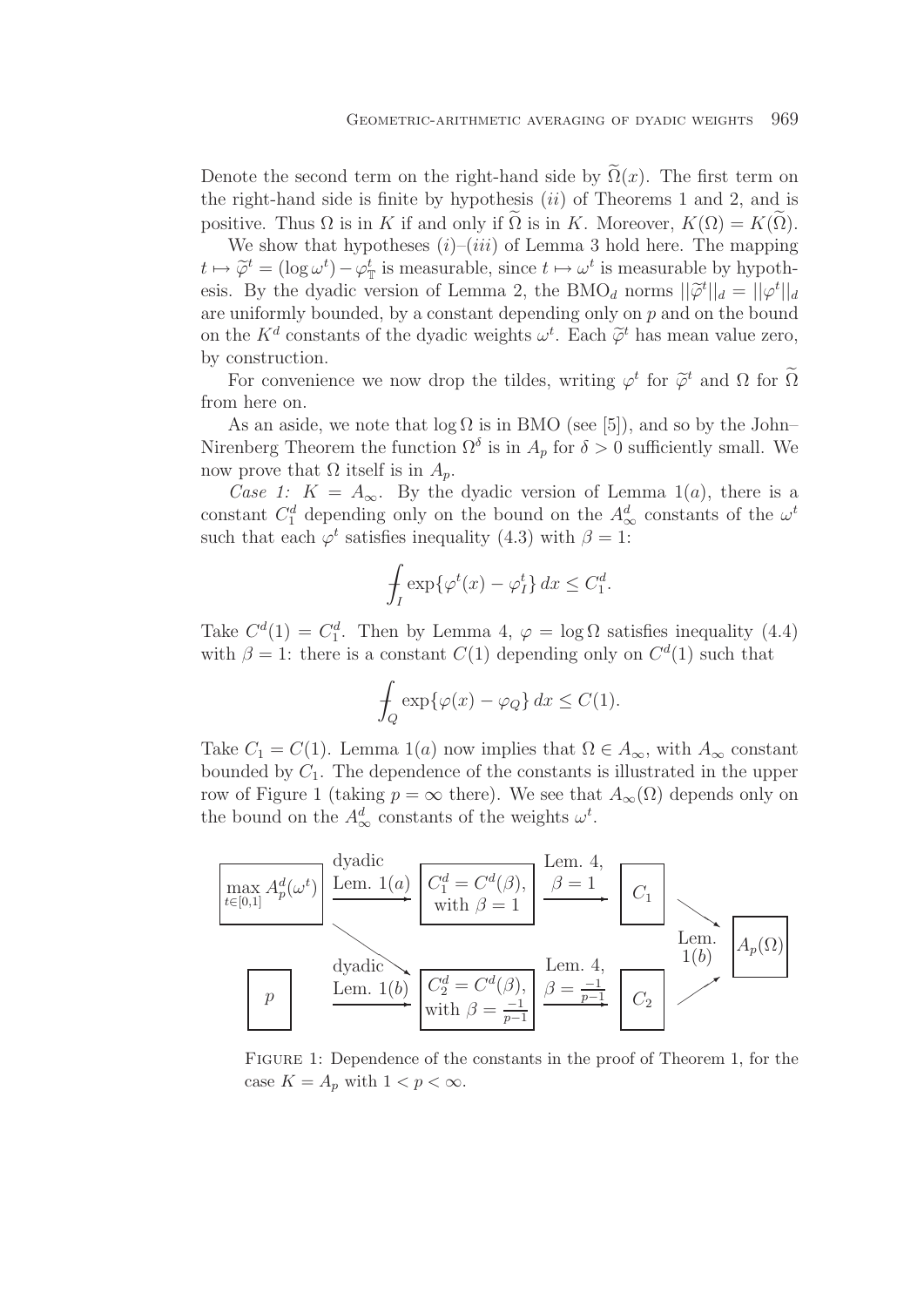*Case 2:*  $K = A_p$ ,  $1 < p < \infty$ . As for case 1, using Lemma 1(b) and Lemma 4 with both  $\beta = 1$  and  $\beta = -1/(p-1)$ . Figure 1 illustrates the dependence of the constants. We find that  $A_p(\Omega)$  depends only on p and on the bound on the  $A_p^d$  constants of the  $\omega^t$ .

*Case 3:*  $K = A_1$ . As for case 1, using Lemma 1(c), Lemma 4 with  $\beta = 1$ , and Lemma 5. The constant  $A_1(\Omega)$  depends only on the bound on the  $A_1^d$ constants of the  $\omega^t$ .

*Case 4:*  $K = RH_{\infty}$ . As for case 1, using Lemma 1(d) and Lemma 5. The constant  $RH_{\infty}(\Omega)$  depends only on the bound on the  $RH_{\infty}^d$  constants of the  $\omega^t$ .

*Case 5:*  $K = RH_p$ . As for case 1, using Lemma 1(e) and Lemma 4 with  $\beta = p$ . We find that  $RH_p(\Omega)$  depends only on p and on the bound on the  $RH_p^d$  constants of the  $\omega^t$ .

 $\overline{\phantom{a}}$ 

This completes the proof of Theorems 1 and 2.

**Remark.** An alternative proof of Theorem 1 for  $K = A_p$ , with  $1 < p \leq \infty$ , can be obtained as follows from the result for  $K = A_1$ , using factorization of  $A_p$  weights [10]. Suppose  $1 \leq p < \infty$ . If  $\omega_1$  and  $\omega_2$  are  $A_1$  weights, then  $\omega = \omega_1 \omega_2^{1-p}$  is an  $A_p$  weight, with constant  $A_p(\omega) \leq A_1(\omega_1)A_1(\omega_2)^{p-1}$ . Conversely, if  $\omega \in A_p$ , then there exist  $\omega_1$  and  $\omega_2$  in  $A_1$  such that  $\omega = \omega_1 \omega_2^{1-p}$ . The  $A_1$  constants of  $\omega_1$  and  $\omega_2$  depend only on p and on the  $A_p$  constants of  $\omega$ , as noted in [6, p. 717]. The analogous results hold in the dyadic setting  $A_p^d$ .

**Lemma 6.** *If* Theorem 1 *holds for*  $A_1$ *, then it holds for each*  $A_n$ ,  $1 \leq p \leq \infty$ *.* 

**Proof.** By the (dyadic) factorization theorem, for each  $t \in [0, 1]$  there exist  $\omega_1^t, \omega_2^t \in A_1^d$  such that  $\omega^t = \omega_1^t(\omega_2^t)^{1-p}$ . Furthermore  $A_1(\omega_1^t)$  and  $A_1(\omega_2^t)$  are uniformly bounded, independent of  $t \in [0, 1]$ , by a constant depending on p and on the bound for the constants  $A_p(\omega^t)$ . Then

$$
\Omega(x) = \exp\left\{\int_0^1 \log \omega^t(x+t) dt\right\}
$$
  
=  $\exp\left\{\int_0^1 \log \left[\omega_1^t(x+t) (\omega_1^t(x+t))^{1-p}\right] dt\right\}$   
=  $\exp\left\{\int_0^1 \log \omega_1^t(x+t) dt + (1-p) \int_0^1 (\omega_1^t(x+t)) dt\right\}$   
=  $\left[\exp\left\{\int_0^1 \log \omega_1^t(x+t) dt\right\}\right] \left[\exp\left\{\int_0^1 \log \omega_2^t(x+t) dt\right\}\right]^{1-p}.$ 

By hypothesis, both of the expressions in square brackets are in  $A_1$ . Therefore  $\Omega$  is in  $A_p$  as required. Furthermore, the  $A_p$  constant of  $\Omega$  depends only on the  $A_p^d$  constants of the weights  $\omega^t$ .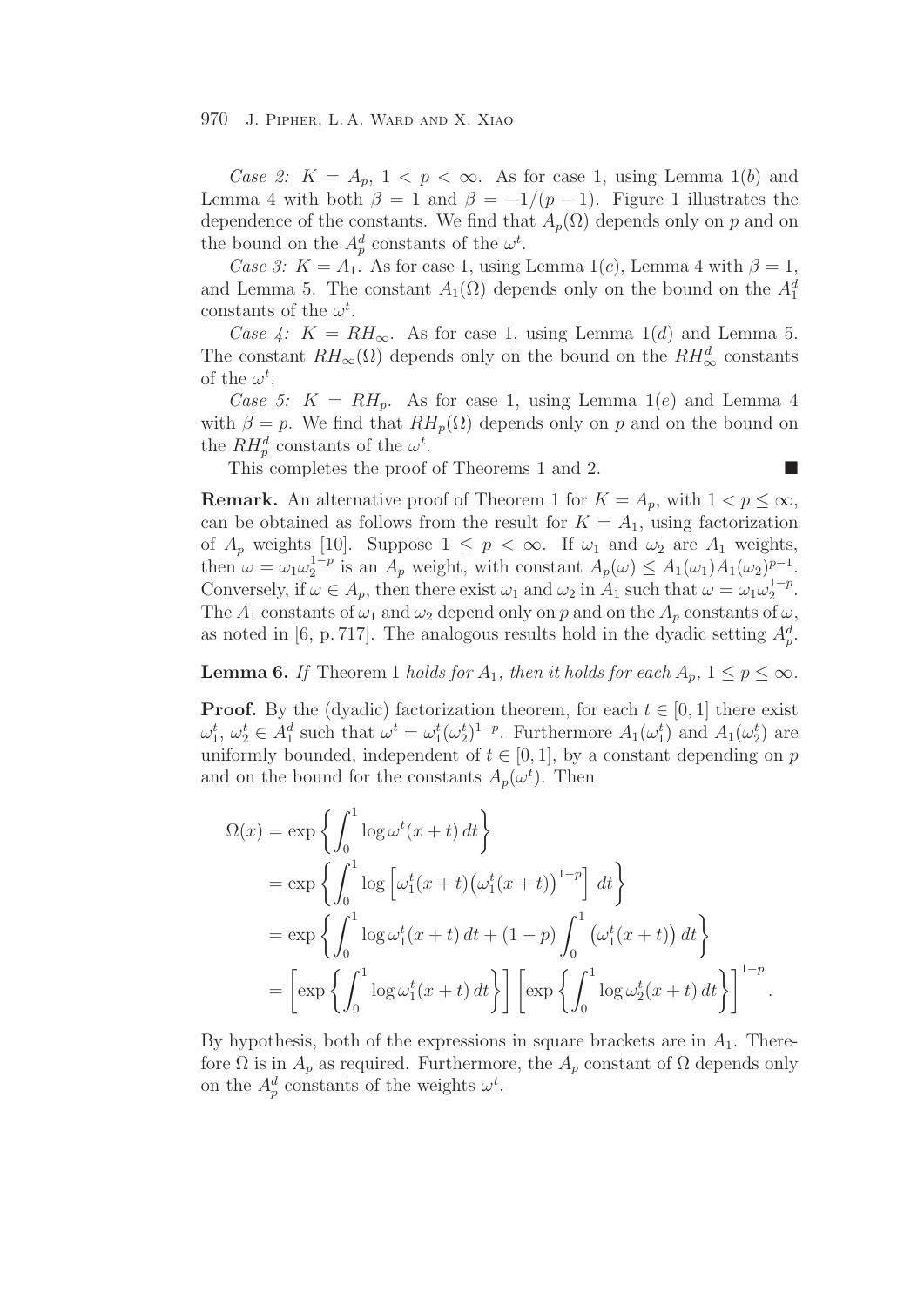The result for  $A_{\infty}$  follows immediately from the  $A_p$  case,  $1 \leq p < \infty$ , using the observations on the dependence of the constants made before Lemma 1 above.

# **5. The translation-average of doubling weights**

It appears that the obstacle to the translation-average  $\omega(x) = \int_0^1 \omega^t(x+t) dt$ of  $A_p^d$  weights  $\omega^t$  being in  $A_p$  is that the assumption of the  $\omega^t$  being dyadic doubling is insufficient to guarantee that the translation-average is actually doubling [16]. A natural conjecture is that if the translation-average of a given family of  $A_n^d$  weights is in fact doubling, then this doubling weight also belongs to true  $A_p$ . As a step in this direction, we show that the presumably stronger assumption that each of the  $A_p^d$  weights  $\omega^t$  is doubling (in other words, that  $\omega^t$  is in  $A_p$ ) does imply that their translation-average  $\omega$  is in  $A_p$ .

**Theorem 3.** *Suppose*  $\{\omega^t\}_{t\in[0,1]}$  *is a family of doubling weights on*  $\mathbb{T}$ *, with doubling constants bounded by a constant*  $C_{db}$  *independent of*  $t \in [0, 1]$ *. Suppose the mapping*  $t \mapsto \omega^t$  *is measurable. Fix p with*  $1 \leq p \leq \infty$ *, and suppose* each  $\omega^t$  *is in*  $A_p^d$ , with  $A_p^d$  constant bounded by a constant  $V_{p,d}$  independent  $of t \in [0, 1]$ *. Then the translation-average* 

$$
\omega(x) := \int_0^1 \omega^t(x+t) dt
$$

*belongs to*  $A_p$  *on*  $\mathbb{T}$ *, with*  $A_p$  *constant depending only on* p*,*  $V_{p,d}$ *, and*  $C_{dbl}$ *.* 

*Similarly, for* p with  $1 < p \leq \infty$ , *if each*  $\omega^t$  *is in*  $RH_p^d$ *, with the supremum* in the defining inequality for  $RH_p^d$  (Definition 3) bounded by a constant  $V_{p,d}$ *independent of*  $t \in [0, 1]$ *, then the translation-average*  $\omega(x)$  *belongs to*  $RH_n$ *on*  $\mathbb{T}$ *, with*  $RH_p(\omega)$  *depending on* p*,*  $V_{p,d}$ *, and*  $C_{dbl}$ *.* 

**Proof.** A doubling weight assigns comparable mass, with a constant depending only on the doubling constant, to any given interval Q and to each of the dyadic intervals at scale  $|Q|$  that intersect  $Q$ . (This observation can fail if the weight is dyadic doubling but not doubling.)

As a consequence, for fixed p with  $1 \leq p \leq \infty$ , an  $A_p^d$  weight is doubling if and only if it is actually in  $A_p$ . Moreover the  $A_p$  constant depends only on the  $A_n^d$  constant and the doubling constant, which in turn depend only on the  $A_p^{\prime}$  constant. Similarly, for fixed p with  $1 < p \leq \infty$ , an  $RH_p^d$  weight is doubling if and only if it is actually in  $RH_p$ . For example, one finds that for a doubling  $A_p^d$  weight  $\omega^t$  with  $1 < p < \infty$ , the  $A_p$  constant of  $\omega^t$  is bounded by  $V_p := 2^{2p-1} V_{p,d} C_{\text{dbl}}^2$ , while for a doubling  $RH_p^d$  weight  $\omega^t$  with  $1 < p < \infty$ , the  $RH_p$  constant of  $\omega^t$  is bounded by  $V_p := 2^{2/p} V_{p,d} C_{\text{dbl}}^2$ .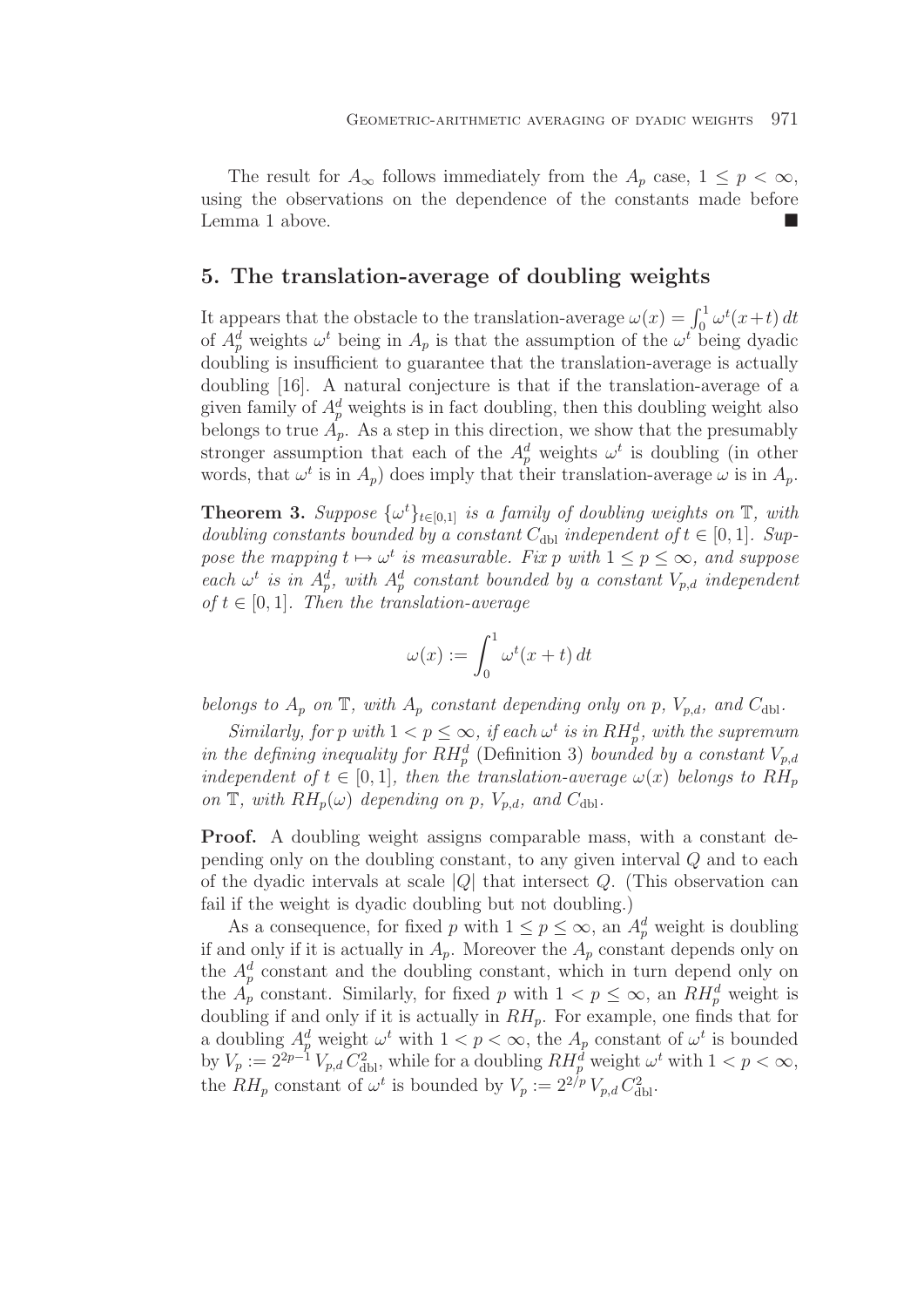Theorem 3 now follows easily for  $A_p$ ,  $1 < p < \infty$ , using Muckenhoupt's original identification of  $A_p$  in terms of the boundedness of the Hardy– Littlewood maximal function M, defined by  $Mf(x) := \sup_{Q \ni x} \int_Q |f(y)| dy$ . In particular, for these p, a nonnegative locally integrable function  $\omega$  is in  $A_p$  if and only if there is a constant C such that for all locally integrable functions  $f$ ,

(5.1) 
$$
\int_{\mathbb{R}} |Mf(x)|^p \, \omega(x) \, dx \leq C \int_{\mathbb{R}} |f(x)|^p \, \omega(x) \, dx.
$$

Moreover, if inequality (5.1) holds then  $\omega \in A_p$  and  $A_p(\omega) \leq C$ , while if  $\omega \in A_p$  then inequality (5.1) holds with C depending on p and  $A_p(\omega)$ .

For  $RH_p$ ,  $1 < p < \infty$ , Theorem 3 follows from Minkowski's Integral Inequality and the observation above on comparable mass. The cases of  $A_1$ ,  $A_{\infty}$ , and  $RH_{\infty}$  are also straightforward, and we omit the proofs.

## **6. Generalizations to the polydisc**

We extend the above results for  $A_n(\mathbb{T})$  and  $RH_n(\mathbb{T})$  to the setting of the polydisc. For ease of notation, the statements and proofs given below are expressed for the bidisc. However, they generalize immediately to the polydisc with arbitrarily many factors.

The theory of product weights was developed by K.-C. Lin in his thesis [11], while the dyadic theory was developed in Buckley's paper [1]. The product  $A_p$  and  $RH_p$  weights and the product doubling weights, and their dyadic analogues, are defined exactly as in Definitions 1–3 in Section 3, with intervals in  $\mathbb T$  being replaced by rectangles in  $\mathbb T \otimes \mathbb T$ . It follows that a product weight belongs to  $A_p(\mathbb{T} \otimes \mathbb{T})$  if and only if it belongs to  $A_p(\mathbb{T})$  in each variable separately.

To be precise,  $\omega \in A_p(\mathbb{T} \otimes \mathbb{T})$  if and only if  $\omega(\cdot, y) \in A_p(\mathbb{T})$  uniformly for a.e.  $y \in \mathbb{T}$  and  $\omega(x, \cdot) \in A_p(\mathbb{T})$  uniformly for a.e.  $x \in \mathbb{T}$ . In one direction this is a consequence of the Lebesgue Differentiation Theorem, letting one side of the rectangle shrink to a point. The converse uses the equivalence between  $\omega \in A_p(\mathbb{T} \otimes \mathbb{T})$  and inequality (5.1) with M replaced by the strong maximal function [14, p.83]. Further, the  $A_p(\mathbb{T} \otimes \mathbb{T})$  constant depends only on the two  $A_p(\mathbb{T})$  constants, and vice versa. The analogous characterizations in terms of the separate variables hold for product  $RH_p$  weights and for product doubling weights, and for the dyadic product  $A_p$ ,  $RH_p$ , and doubling weights.

**Theorem 4.** Fix p with  $1 \leq p \leq \infty$ . Let  $\{\omega^{s,t}\}_{s,t\in[0,1]}$  be a family of *dyadic*  $A_p$  *weights on the boundary of the bidisc,*  $\omega^{s,t} \in A_p^d(\mathbb{T} \otimes \mathbb{T})$ *, such that* 

(*i*) *the mapping*  $(s, t) \mapsto \omega^{s,t}$  *is measurable,*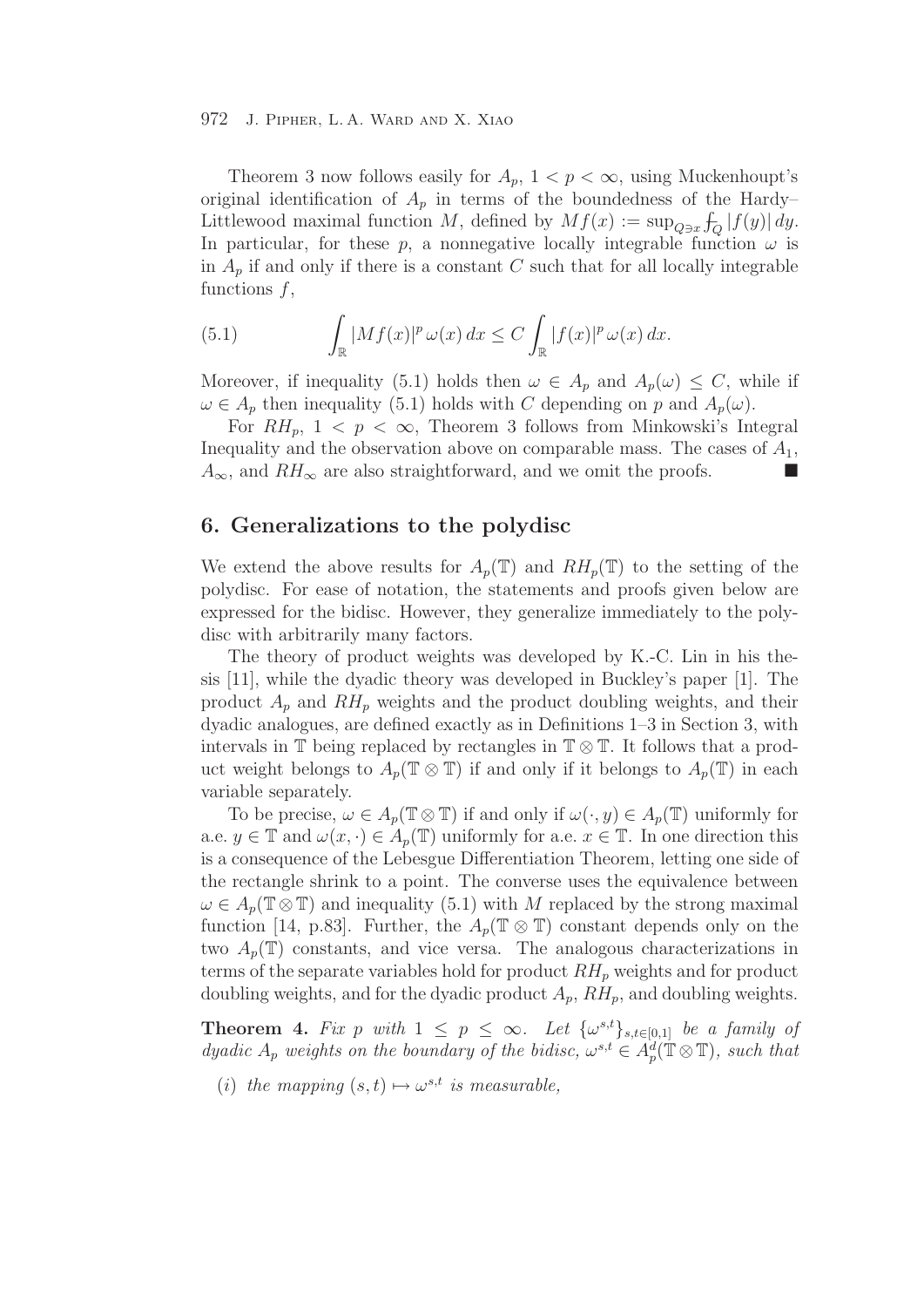(*ii*) an appropriate average of the logarithms of the weights  $\omega^{s,t}$  is finite:

$$
\int_0^1 \int_0^1 \int_0^1 \left| \log \omega^{s,t}(x, y) \right| dx dy ds dt < \infty,
$$

*and*

(*iii*) the  $A_p^d(\mathbb{T} \otimes \mathbb{T})$  constants  $A_p^d(\omega^{s,t})$  are uniformly bounded, independent *of*  $s, t \in [0, 1]$ *.* 

*Then the product geometric-arithmetic average*

$$
\Omega(x, y) := \exp \left\{ \int_0^1 \int_0^1 \log \omega^{s,t} (x + s, y + t) \, ds \, dt \right\}
$$

*of the dyadic weights*  $\omega^{s,t}$  *belongs to*  $A_p(\mathbb{T} \otimes \mathbb{T})$ *, with*  $A_p$  *constant depending on* p and on the bound on the  $A_n^d$  constants of the weights  $\omega^{s,t}$ .

*Similarly, for fixed* p with  $1 < p \leq \infty$ , *if each*  $\omega^{s,t}$  *is in*  $RH_p^d(\mathbb{T} \otimes \mathbb{T})$ , *if hypotheses* (i) *and* (ii) *hold, and if*

(*iii'*) the  $RH_n^d(\mathbb{T}\otimes \mathbb{T})$  constants  $RH_n^d(\omega^{s,t})$  are uniformly bounded, indepen*dent of s, t*  $\in$  [0, 1]*,* 

*then*  $\Omega(x, y)$  *lies in*  $RH_p(\mathbb{T} \otimes \mathbb{T})$ *, with*  $RH_p$  *constant depending on* p *and on the bound on the RH*<sup>d</sup> *constants of the*  $\omega^{s,t}$ *.* 

**Proof.** The proof is by iteration of the one-parameter argument, relying on Lemma 1 and Theorems 1 and 2. We give the argument for  $K = A_p$ ,  $1 < p < \infty$ . The other cases follow from similar iteration arguments; we omit the proofs.

We show that, for a.e. fixed y,  $\Omega(x, y)$  belongs to  $A_n(\mathbb{T})$  in the variable x, with  $A_p$  constant independent of y. The hypotheses of Theorem 1 follow immediately from our assumptions. In particular,  $s \mapsto \omega^{s,t}(\cdot, y)$  is measurable for each t and a.e. y, and  $\omega^{s,t}(\cdot, y)$  belongs to  $A_n^d(\mathbb{T})$  in the first variable for all s, t and for a.e.  $y$ , with constants independent of  $s$ ,  $t$ , and  $y$ . Fix such a y; for emphasis we'll denote it by  $y^*$ .

Applying Theorem 1, we see that the function

$$
\Omega_1(x, y^*) := \exp\left\{ \int_0^1 \log \omega^{s,t} (x+s, y^*) ds \right\}
$$

belongs to  $A_p(\mathbb{T})$  in x, with constant independent of y<sup>∗</sup>. Let

$$
\varphi_1(x, y^*) := \log \Omega_1(x, y^*) = \int_0^1 \log \omega^{s,t} (x + s, y^*) ds.
$$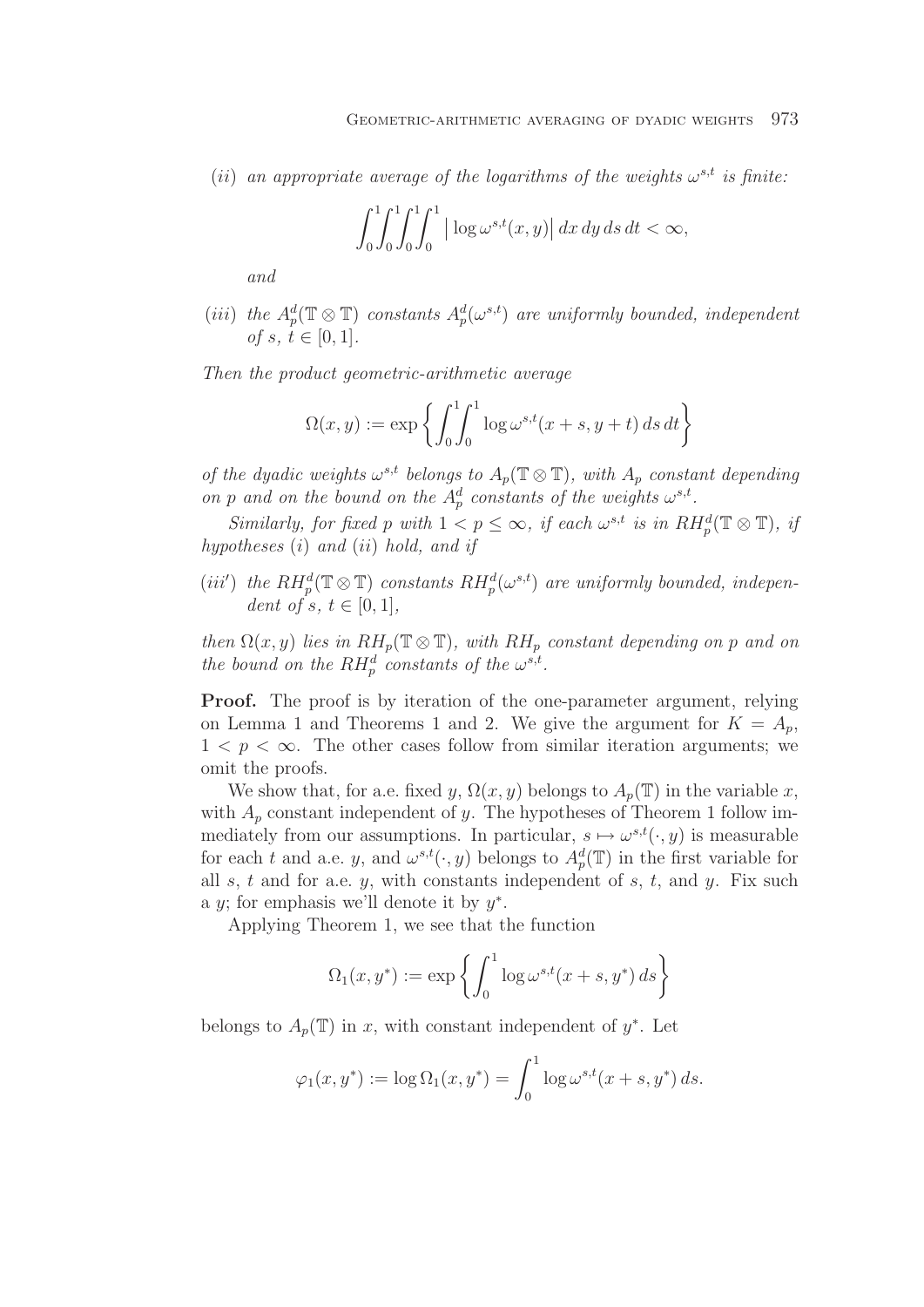By Lemma 1(b) there are constants  $C_1$  and  $C_2$ , depending only on p and on the  $A_p^d(\mathbb{T} \otimes \mathbb{T})$  constants of the  $\omega^{s,t}$ , such that

(6.1) 
$$
\sup_{Q} \int_{Q} \exp \left\{ \varphi_1(x, y^*) - (\varphi_1(\cdot, y^*))_Q \right\} dx \leq C_1,
$$

(6.2) 
$$
\sup_{Q} \int_{Q} \exp \left\{ \frac{-1}{p-1} \Big[ \varphi_1(x, y^*) - \big( \varphi_1(\cdot, y^*) \big)_Q \Big] \right\} dx \leq C_2.
$$

We show that the same inequalities hold when  $\varphi_1$  is replaced by

$$
\varphi(x, y^*) := \log \Omega(x, y^*) = \int_0^1 \int_0^1 \log \omega^{s,t} (x + s, y^* + t) \, ds \, dt.
$$

Fix an interval Q. An application of Fubini's Theorem shows that

$$
\varphi(x,y^*) - (\varphi(\cdot,y^*))_Q =
$$
  
=  $\int_0^1 \int_0^1 \varphi^{s,t}(x+s,y^*+t) \, ds \, dt - \int_Q \int_0^1 \int_0^1 \varphi^{s,t}(x'+s,y^*+t) \, ds \, dt \, dx'$   
=  $\int_0^1 \left[ \varphi_1(x,y^*+t) - (\varphi_1(\cdot,y^*+t))_Q \right] dt.$ 

Then by Jensen's inequality and Tonelli's Theorem,

$$
\int_{Q} \exp \left\{ \varphi(x, y^*) - (\varphi(\cdot, y^*))_Q \right\} dx =
$$
\n
$$
\leq \int_{Q} \int_{0}^{1} \exp \left\{ \varphi_1(x, y^* + t) - (\varphi_1(\cdot, y^* + t))_Q \right\} dt dx
$$
\n
$$
= \int_{0}^{1} \int_{Q} \exp \left\{ \varphi_1(x, y^* + t) - (\varphi_1(\cdot, y^* + t))_Q \right\} dx dt \leq C_1,
$$

using inequality (6.1) with  $y^*$  replaced by  $y^* + t$  for a.e. t.

The same argument shows that inequality (6.2) holds for  $\varphi(\cdot, y^*)$  for a.e.  $y^*$ . Lemma 1 then implies that  $\Omega(x, y^*)$  belongs to  $A_p(\mathbb{T})$  in x for a.e.  $y^*$ , with uniform constants.

In an identical fashion, we find that  $\Omega(x^*, y)$  belongs to  $A_p(\mathbb{T})$  in y for a.e.  $x^*$ , with uniform constants, which proves the theorem for  $K = A_p$ ,  $1 < p < \infty$ .

**Remark.** As in the one-parameter case, there is an alternative proof of the geometric-arithmetic averaging result (Theorem 4) for  $A_n(\mathbb{T}\otimes \mathbb{T})$  where  $1 < p \leq \infty$ , relying on the  $A_1(\mathbb{T} \otimes \mathbb{T})$  case and the generalization to the bidisc setting [7] of the  $A_p$  factorization theorem. Moreover, the product  $A_p$ result can also be derived from the one-parameter result using the maximal function characterization of this weight class.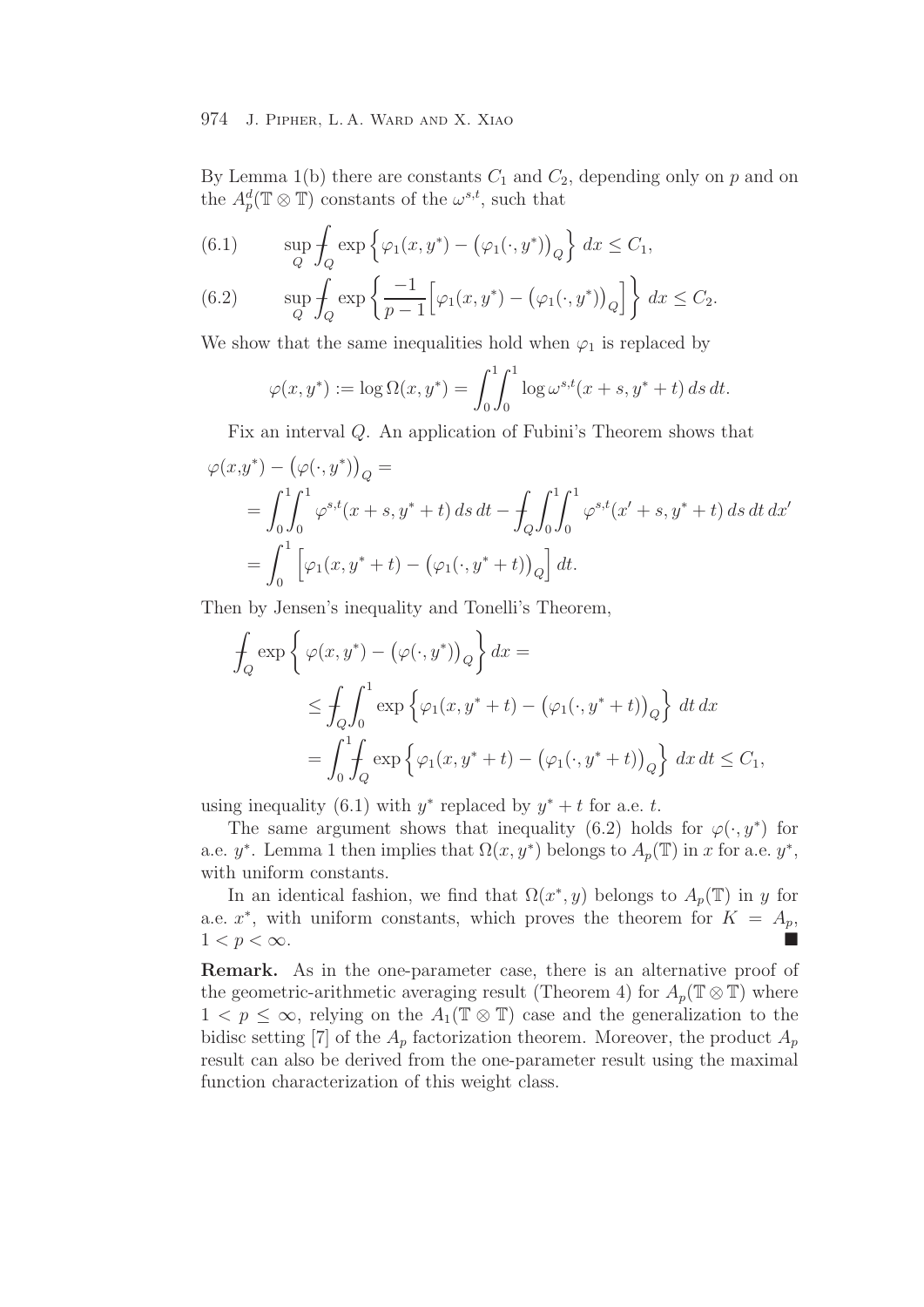We also have a product version of Theorem 3.

**Theorem 5.** *Let*  $\{\omega^{s,t}\}_{s,t\in[0,1]}$  *be a family of doubling weights on*  $\mathbb{T}\otimes\mathbb{T}$ *, with doubling constants bounded by a constant*  $C_{db}$  *independent of* s,  $t \in [0,1]$ *. Suppose the mapping*  $(s, t) \mapsto \omega^{s,t}$  *is measurable. Fix p with*  $1 \leq p \leq \infty$ *,* and suppose each  $\omega^{s,t}$  *is in*  $A_p^d(\mathbb{T} \otimes \mathbb{T})$  *with*  $A_p^d(\mathbb{T} \otimes \mathbb{T})$  *constant bounded by a constant*  $V_{p,d}$  *independent of*  $s, t \in [0,1]$ *. Then the translation-average* 

$$
\omega(x,y) := \int_0^1 \int_0^1 \omega^{s,t}(x+s, y+t) \, ds \, dt
$$

*belongs to*  $A_p(\mathbb{T}\otimes\mathbb{T})$ *, with an*  $A_p$  *constant depending only on* p*,*  $V_{p,d}$ *, and*  $C_{dbl}$ *.* 

*Similarly, for*  $1 < p \leq \infty$ *, if the*  $A_p^d(\mathbb{T} \otimes \mathbb{T})$  *assumption above is replaced by the assumption that each*  $\omega^{s,t}$  *is in*  $\overline{RH_p^d}(\mathbb{T}\otimes\mathbb{T})$  *with the supremum in the* defining inequality for  $RH_p^d(\mathbb{T}\otimes \mathbb{T})$  bounded by a constant  $V_{p,d}$  independent *of*  $s, t \in [0, 1]$ *, then*  $\omega(x, y)$  *belongs to*  $RH_p(\mathbb{T} \otimes \mathbb{T})$ *, with*  $RH_p(\omega)$  *depending on*  $p$ *,*  $V_{p,d}$ *, and*  $C_{dbl}$ *.* 

In brief, the geometric-arithmetic average of each suitable family of  $A_p(\mathbb{T}\otimes\mathbb{T})$  weights is also an  $A_p(\mathbb{T}\otimes\mathbb{T})$  weight, and similarly for  $RH_p(\mathbb{T}\otimes\mathbb{T})$ .

The proof is by iteration of the one-parameter argument given above for Theorem 3.

# **References**

- [1] Buckley, S. M.: Summation conditions on weights. *Michigan Math. J.* **40** (1993), no. 1, 153–170.
- [2] Cruz-Uribe, D. and Neugebauer, C. J.: The structure of the reverse Hölder classes. *Trans. Amer. Math. Soc.* **347** (1995), no. 8, 2941–2960.
- [3] GARCÍA-CUERVA, J. AND RUBIO DE FRANCIA, J.L.: *Weighted norm inequalities and related topics.* North-Holland Mathematics Studies **116**. North-Holland Publishing Co, Amsterdam, 1985.
- [4] Garnett, J. B.: *Bounded analytic functions.* Pure and Applied Mathematics **96**. Academic Press, New York-London, 1981.
- [5] Garnett, J. B. and Jones, P. W.: BMO from dyadic BMO. *Pacific. J. Math.* **99** (1982), no. 2, 351–371.
- [6] Grafakos, L.: *Classical and modern Fourier analysis.* Pearson Education, Upper Saddle River, NJ, 2004.
- [7] Jawerth, B.: Weighted inequalities for maximal operators: linearization, localization and factorization. *Amer. J. Math.* **108** (1986), no. 2, 361–414.
- [8] John, F. and Nirenberg, L.: On functions of bounded mean oscillation. *Comm. Pure Appl. Math.* **14** (1961), 415–426.